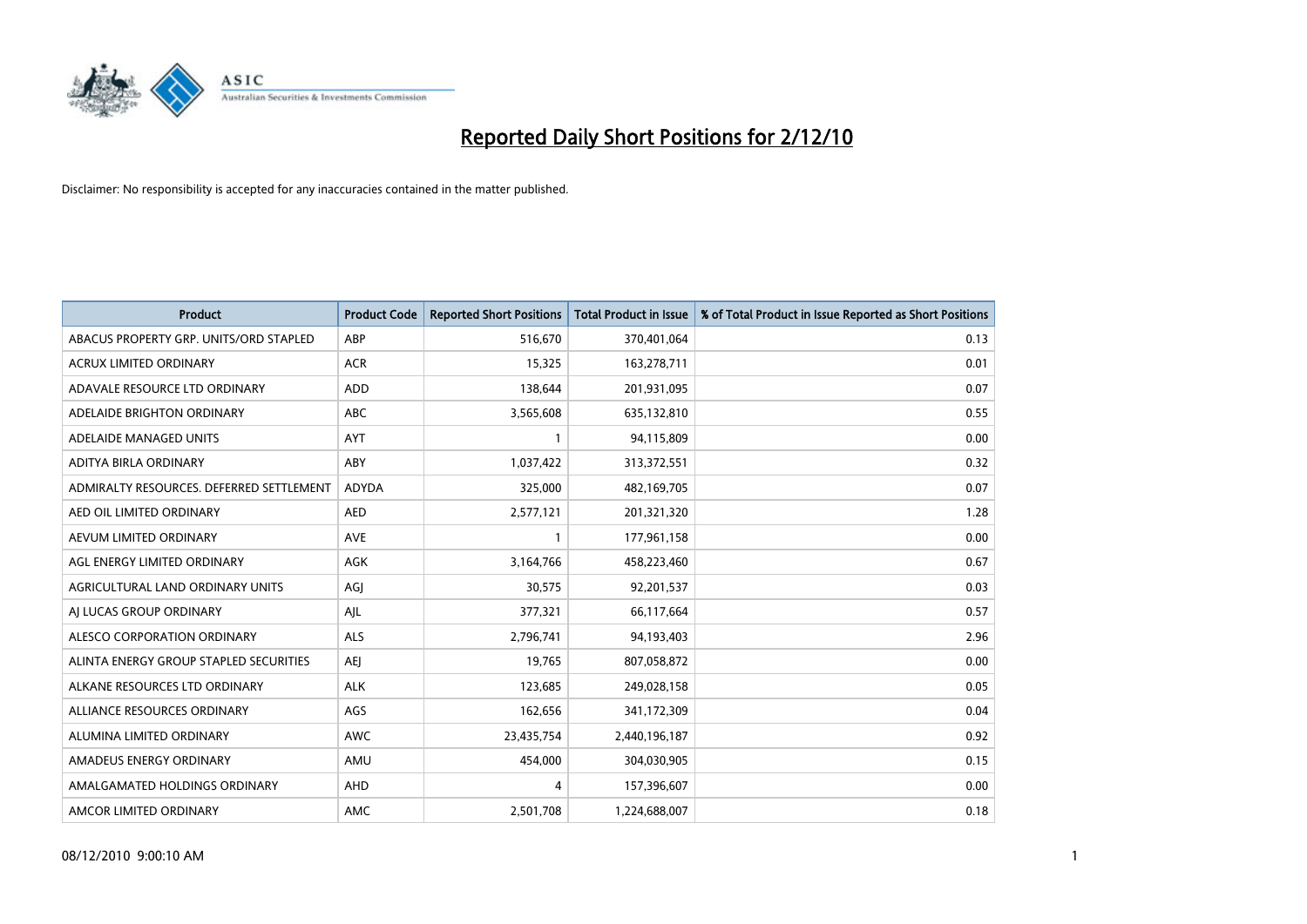

| <b>Product</b>                          | <b>Product Code</b> | <b>Reported Short Positions</b> | <b>Total Product in Issue</b> | % of Total Product in Issue Reported as Short Positions |
|-----------------------------------------|---------------------|---------------------------------|-------------------------------|---------------------------------------------------------|
| AMP LIMITED ORDINARY                    | AMP                 | 17,471,390                      | 2,094,424,200                 | 0.81                                                    |
| AMPELLA MINING ORDINARY                 | AMX                 | 914,671                         | 200,225,108                   | 0.46                                                    |
| ANDEAN RESOURCES LTD ORDINARY           | <b>AND</b>          | 174,514                         | 549,122,588                   | 0.03                                                    |
| ANSELL LIMITED ORDINARY                 | <b>ANN</b>          | 1,911,481                       | 132,986,402                   | 1.44                                                    |
| ANTARES ENERGY LTD ORDINARY             | <b>AZZ</b>          | 43,734                          | 299,333,110                   | 0.01                                                    |
| ANZ BANKING GRP LTD ORDINARY            | <b>ANZ</b>          | 7,198,687                       | 2,561,358,456                 | 0.25                                                    |
| APA GROUP STAPLED SECURITIES            | <b>APA</b>          | 5,865,472                       | 551,689,118                   | 1.07                                                    |
| APEX MINERALS NL ORDINARY               | <b>AXM</b>          | 885,146                         | 3,567,819,915                 | 0.02                                                    |
| APN EUROPEAN RETAIL UNITS STAPLED SEC.  | <b>AEZ</b>          | 11,832                          | 544,910,660                   | 0.00                                                    |
| APN NEWS & MEDIA ORDINARY               | <b>APN</b>          | 13,584,264                      | 606,084,019                   | 2.25                                                    |
| APOLLO GAS LIMITED ORDINARY             | <b>AZO</b>          | 414,650                         | 90,400,136                    | 0.45                                                    |
| AQUARIUS PLATINUM. ORDINARY             | <b>AQP</b>          | 3,468,187                       | 463,241,295                   | 0.74                                                    |
| AQUILA RESOURCES ORDINARY               | <b>AQA</b>          | 1,595,517                       | 322,862,186                   | 0.47                                                    |
| ARAFURA RESOURCE LTD ORDINARY           | ARU                 | 5,771,437                       | 334,995,342                   | 1.70                                                    |
| ARB CORPORATION ORDINARY                | <b>ARP</b>          | 105,557                         | 72,481,302                    | 0.14                                                    |
| ARDENT LEISURE GROUP STAPLED SECURITIES | AAD                 | 1,723,367                       | 312,836,274                   | 0.55                                                    |
| ARISTOCRAT LEISURE ORDINARY             | <b>ALL</b>          | 21,017,028                      | 533,983,910                   | 3.95                                                    |
| ASCIANO LIMITED ORDINARY                | <b>AIO</b>          | 29,829,388                      | 2,926,103,883                 | 1.04                                                    |
| ASG GROUP LIMITED ORDINARY              | <b>ASZ</b>          | 189,354                         | 156,064,384                   | 0.12                                                    |
| ASPEN GROUP ORD/UNITS STAPLED           | <b>APZ</b>          | 941,596                         | 588,269,075                   | 0.15                                                    |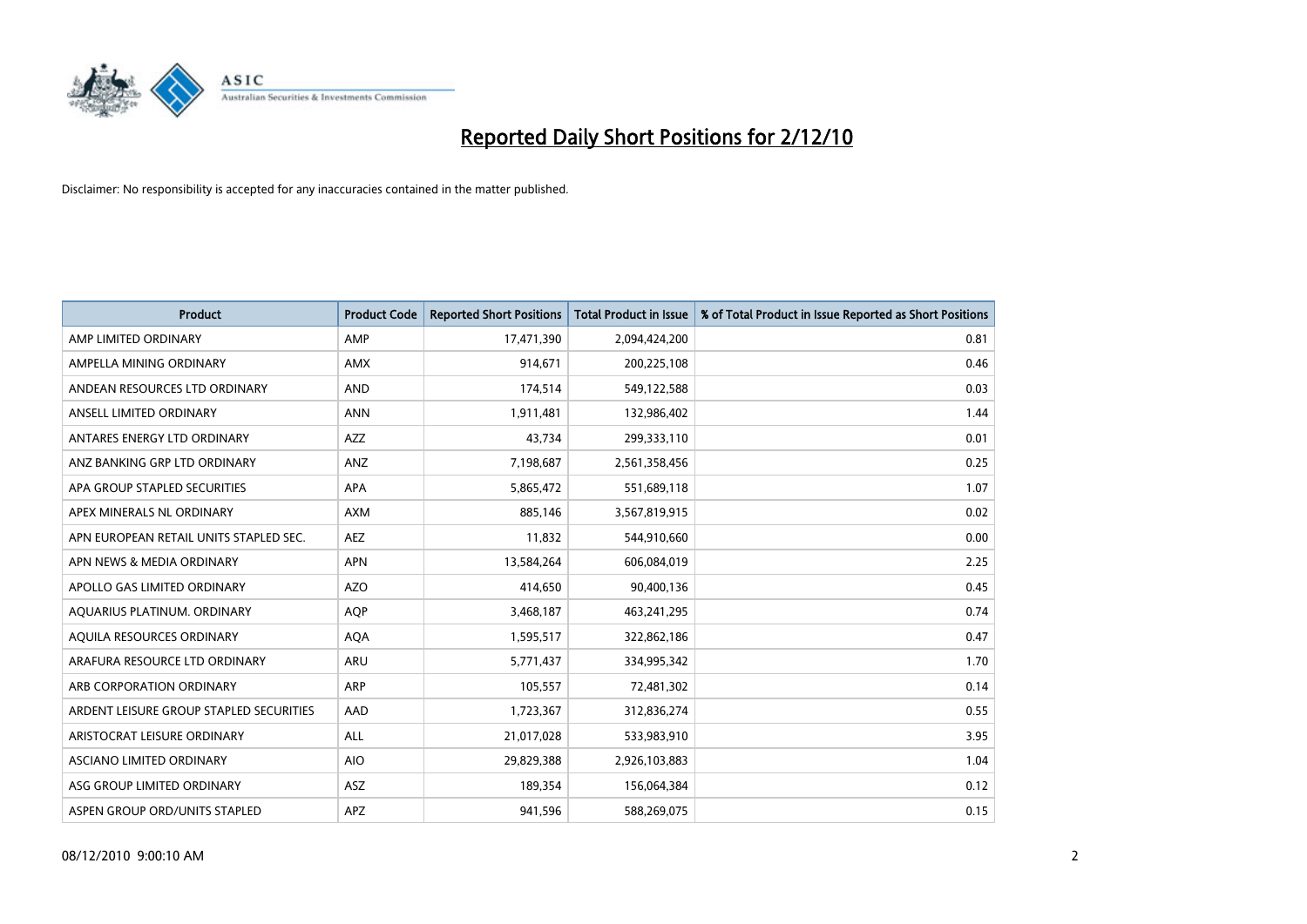

| <b>Product</b>                          | <b>Product Code</b> | <b>Reported Short Positions</b> | <b>Total Product in Issue</b> | % of Total Product in Issue Reported as Short Positions |
|-----------------------------------------|---------------------|---------------------------------|-------------------------------|---------------------------------------------------------|
| <b>ASTON RES LTD ORDINARY</b>           | <b>AZT</b>          | 67,918                          | 204,527,604                   | 0.03                                                    |
| ASTRO JAP PROP GROUP STAPLED SECURITIES | AJA                 | 968,877                         | 508,212,161                   | 0.20                                                    |
| ASX LIMITED ORDINARY                    | <b>ASX</b>          | 1,417,761                       | 175,136,729                   | 0.82                                                    |
| ATLANTIC LIMITED ORDINARY               | ATI                 | 199,253                         | 107,914,290                   | 0.18                                                    |
| ATLAS IRON LIMITED ORDINARY             | <b>AGO</b>          | 5,649,979                       | 546,807,119                   | 1.02                                                    |
| AUCKLAND INTERNATION ORDINARY           | AIA                 | 121,987                         | 1,317,998,787                 | 0.01                                                    |
| <b>AURORA OIL &amp; GAS ORDINARY</b>    | <b>AUT</b>          | 347,883                         | 334,365,342                   | 0.10                                                    |
| <b>AUSDRILL LIMITED ORDINARY</b>        | <b>ASL</b>          | 74,335                          | 262,700,575                   | 0.02                                                    |
| AUSENCO LIMITED ORDINARY                | <b>AAX</b>          | 5,019,655                       | 122,427,576                   | 4.08                                                    |
| <b>AUSTAL LIMITED ORDINARY</b>          | ASB                 | 171,809                         | 188,069,638                   | 0.09                                                    |
| AUSTAR UNITED ORDINARY                  | <b>AUN</b>          | 16,020,875                      | 1,271,357,418                 | 1.26                                                    |
| <b>AUSTBROKERS HOLDINGS ORDINARY</b>    | <b>AUB</b>          | 2                               | 54,339,433                    | 0.00                                                    |
| AUSTEREO GROUP LTD. ORDINARY            | <b>AEO</b>          | 103                             | 344,783,708                   | 0.00                                                    |
| AUSTIN ENGINEERING ORDINARY             | ANG                 | 6,460                           | 71,364,403                    | 0.00                                                    |
| <b>AUSTRALAND ASSETS ASSETS</b>         | AAZPB               | 1,168                           | 2,750,000                     | 0.04                                                    |
| AUSTRALAND PROPERTY STAPLED SECURITY    | <b>ALZ</b>          | 726,944                         | 576,837,197                   | 0.12                                                    |
| AUSTRALIAN AGRICULT, ORDINARY           | <b>AAC</b>          | 1,775,285                       | 264,264,459                   | 0.65                                                    |
| AUSTRALIAN EDUCATION UNITS              | <b>AEU</b>          | 625,000                         | 134,973,383                   | 0.46                                                    |
| AUSTRALIAN INFRASTR, UNITS/ORDINARY     | <b>AIX</b>          | 304,734                         | 620,733,944                   | 0.05                                                    |
| AUSTRALIAN MINES LTD ORDINARY           | <b>AUZ</b>          | 1.400.000                       | 349,083,108                   | 0.40                                                    |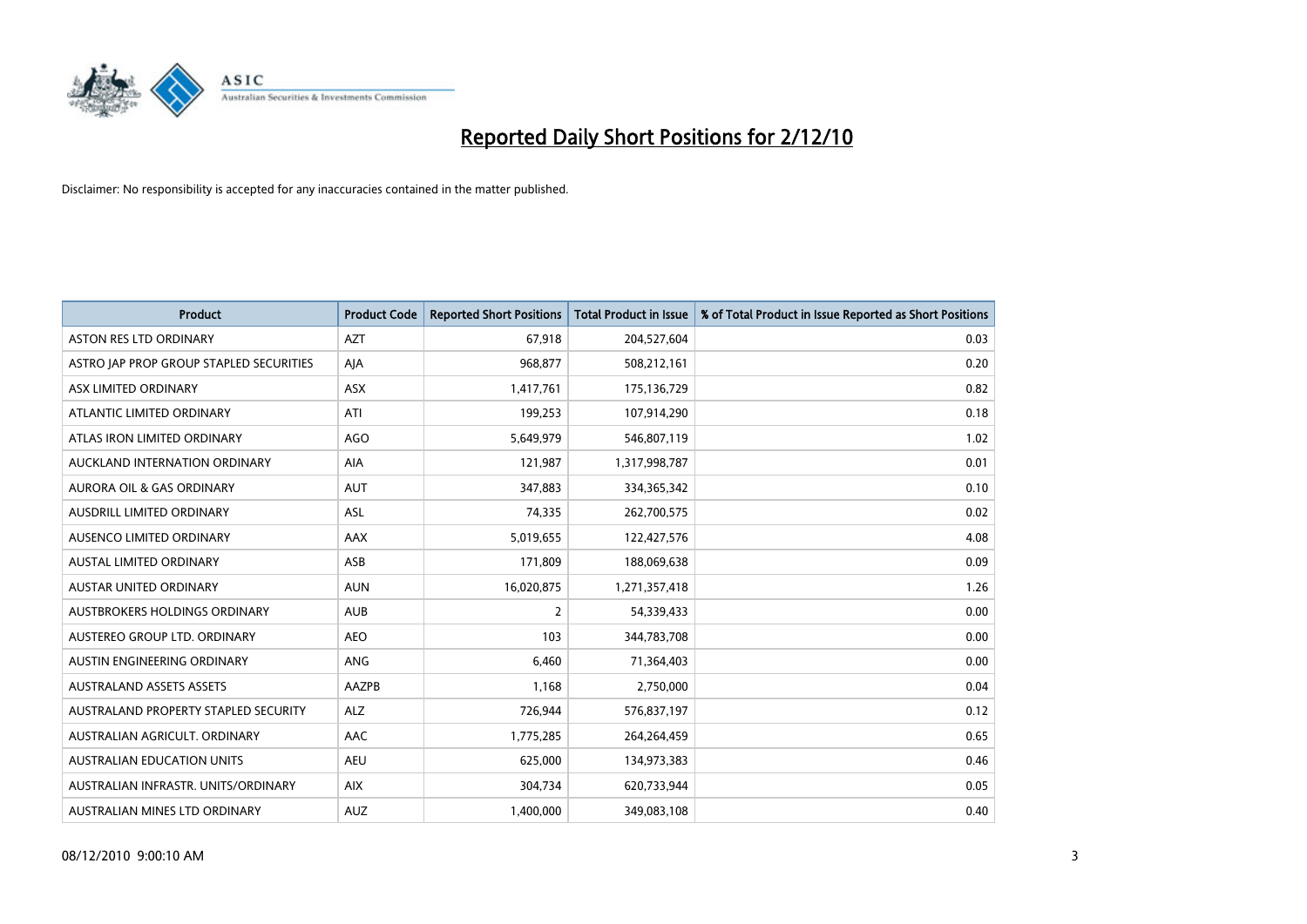

| <b>Product</b>                       | <b>Product Code</b> | <b>Reported Short Positions</b> | <b>Total Product in Issue</b> | % of Total Product in Issue Reported as Short Positions |
|--------------------------------------|---------------------|---------------------------------|-------------------------------|---------------------------------------------------------|
| AUSTRALIAN PHARM, ORDINARY           | API                 | 1,051,828                       | 488,115,883                   | 0.21                                                    |
| AUTOMOTIVE HOLDINGS ORDINARY         | AHE                 | 283,806                         | 226,387,577                   | 0.12                                                    |
| AVEXA LIMITED ORDINARY               | <b>AVX</b>          | 243,657                         | 847,688,779                   | 0.03                                                    |
| AVOCA RESOURCES ORDINARY             | <b>AVO</b>          | 152,701                         | 302,379,660                   | 0.04                                                    |
| AWB LIMITED ORDINARY                 | <b>AWB</b>          | 4,620,337                       | 824,281,667                   | 0.56                                                    |
| AWE LIMITED ORDINARY                 | AWE                 | 4,935,392                       | 521,871,941                   | 0.96                                                    |
| AXA ASIA PACIFIC ORDINARY            | <b>AXA</b>          | 1,580,204                       | 2,067,095,545                 | 0.07                                                    |
| AZUMAH RESOURCES ORDINARY            | <b>AZM</b>          | 740                             | 259,446,055                   | 0.00                                                    |
| BANK OF QUEENSLAND. ORDINARY         | <b>BOO</b>          | 1,808,744                       | 220,044,823                   | 0.80                                                    |
| <b>BANNERMAN RESOURCES ORDINARY</b>  | <b>BMN</b>          | 113,044                         | 201,710,934                   | 0.06                                                    |
| <b>BASS STRAIT OIL CO ORDINARY</b>   | <b>BAS</b>          | 1,482                           | 291,030,250                   | 0.00                                                    |
| <b>BATHURST RESOURCES ORDINARY</b>   | <b>BTU</b>          | 3,245,453                       | 605,938,372                   | 0.53                                                    |
| <b>BAUXITE RESOURCE LTD ORDINARY</b> | <b>BAU</b>          | 35,697                          | 234,379,896                   | 0.02                                                    |
| <b>BC IRON LIMITED ORDINARY</b>      | <b>BCI</b>          | 21,515                          | 88,561,000                    | 0.02                                                    |
| BEACH ENERGY LIMITED ORDINARY        | <b>BPT</b>          | 4,366,059                       | 1,098,548,140                 | 0.40                                                    |
| BENDIGO AND ADELAIDE ORDINARY        | <b>BEN</b>          | 4,335,195                       | 357,572,785                   | 1.22                                                    |
| BERKELEY RESOURCES ORDINARY          | <b>BKY</b>          | 432,030                         | 141,791,018                   | 0.30                                                    |
| BHP BILLITON LIMITED ORDINARY        | <b>BHP</b>          | 21,663,168                      | 3,356,081,497                 | 0.61                                                    |
| <b>BILLABONG ORDINARY</b>            | <b>BBG</b>          | 9,313,856                       | 253,613,826                   | 3.65                                                    |
| <b>BIOTA HOLDINGS ORDINARY</b>       | <b>BTA</b>          | 1,672,410                       | 180,691,377                   | 0.93                                                    |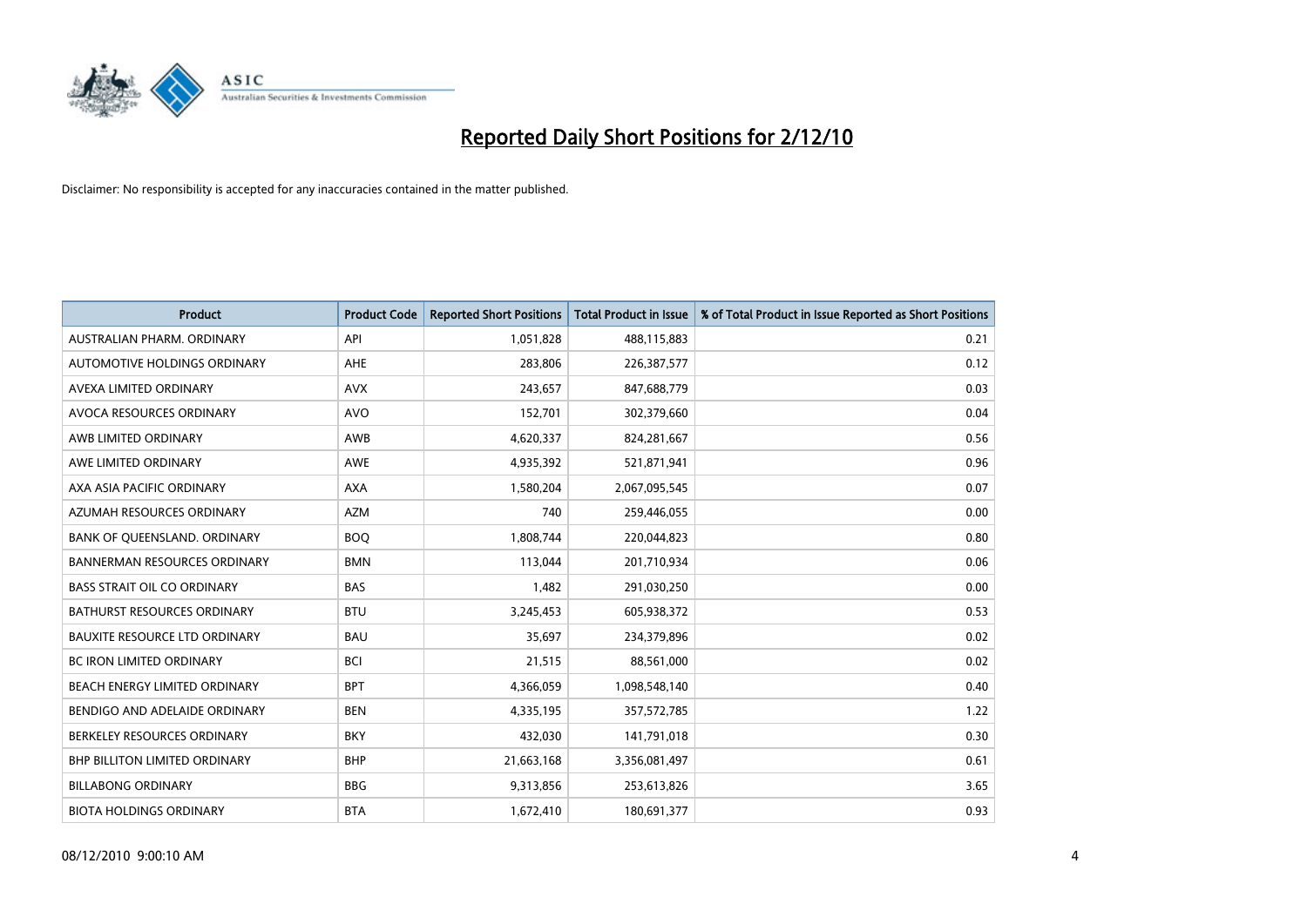

| <b>Product</b>                           | <b>Product Code</b> | <b>Reported Short Positions</b> | <b>Total Product in Issue</b> | % of Total Product in Issue Reported as Short Positions |
|------------------------------------------|---------------------|---------------------------------|-------------------------------|---------------------------------------------------------|
| <b>BISALLOY STEEL ORDINARY</b>           | <b>BIS</b>          | 84,480                          | 216,455,965                   | 0.04                                                    |
| BKI INVESTMENT LTD ORDINARY              | <b>BKI</b>          | 508                             | 420,919,092                   | 0.00                                                    |
| <b>BLACKTHORN RESOURCES ORDINARY</b>     | <b>BTR</b>          | 35,848                          | 106,885,300                   | 0.03                                                    |
| <b>BLUESCOPE STEEL LTD ORDINARY</b>      | <b>BSL</b>          | 18,123,763                      | 1,842,207,385                 | 0.98                                                    |
| <b>BOART LONGYEAR ORDINARY</b>           | <b>BLY</b>          | 3,697,199                       | 461,163,412                   | 0.81                                                    |
| <b>BOOM LOGISTICS ORDINARY</b>           | <b>BOL</b>          | 337,999                         | 461,500,712                   | 0.07                                                    |
| <b>BORAL LIMITED, ORDINARY</b>           | <b>BLD</b>          | 23,180,502                      | 724,369,392                   | 3.20                                                    |
| BOTSWANA METALS LTD ORDINARY             | <b>BML</b>          | 7,000                           | 106,421,094                   | 0.01                                                    |
| <b>BOW ENERGY LIMITED ORDINARY</b>       | <b>BOW</b>          | 638,602                         | 322,927,187                   | 0.20                                                    |
| <b>BRADKEN LIMITED ORDINARY</b>          | <b>BKN</b>          | 460,208                         | 139,639,929                   | 0.32                                                    |
| <b>BRAMBLES LIMITED ORDINARY</b>         | <b>BXB</b>          | 10,539,811                      | 1,434,457,104                 | 0.71                                                    |
| <b>BREVILLE GROUP LTD ORDINARY</b>       | <b>BRG</b>          | 2.740                           | 129,615,322                   | 0.00                                                    |
| <b>BRICKWORKS LIMITED ORDINARY</b>       | <b>BKW</b>          | 13,420                          | 147,567,333                   | 0.01                                                    |
| <b>BROCKMAN RESOURCES ORDINARY</b>       | <b>BRM</b>          | 166,002                         | 142,963,151                   | 0.12                                                    |
| BT INVESTMENT MNGMNT ORDINARY            | <b>BTT</b>          | 1,721                           | 160,000,000                   | 0.00                                                    |
| <b>BUNNINGS WAREHOUSE ORDINARY UNITS</b> | <b>BWP</b>          | 522,424                         | 427,042,646                   | 0.12                                                    |
| <b>BUREY GOLD LIMITED ORDINARY</b>       | <b>BYR</b>          | 300,000                         | 239,619,557                   | 0.13                                                    |
| <b>BURU ENERGY ORDINARY</b>              | <b>BRU</b>          | 171,612                         | 182,780,549                   | 0.09                                                    |
| CABCHARGE AUSTRALIA ORDINARY             | CAB                 | 1,139,432                       | 120,437,014                   | 0.94                                                    |
| CALTEX AUSTRALIA ORDINARY                | <b>CTX</b>          | 5,981,534                       | 270,000,000                   | 2.20                                                    |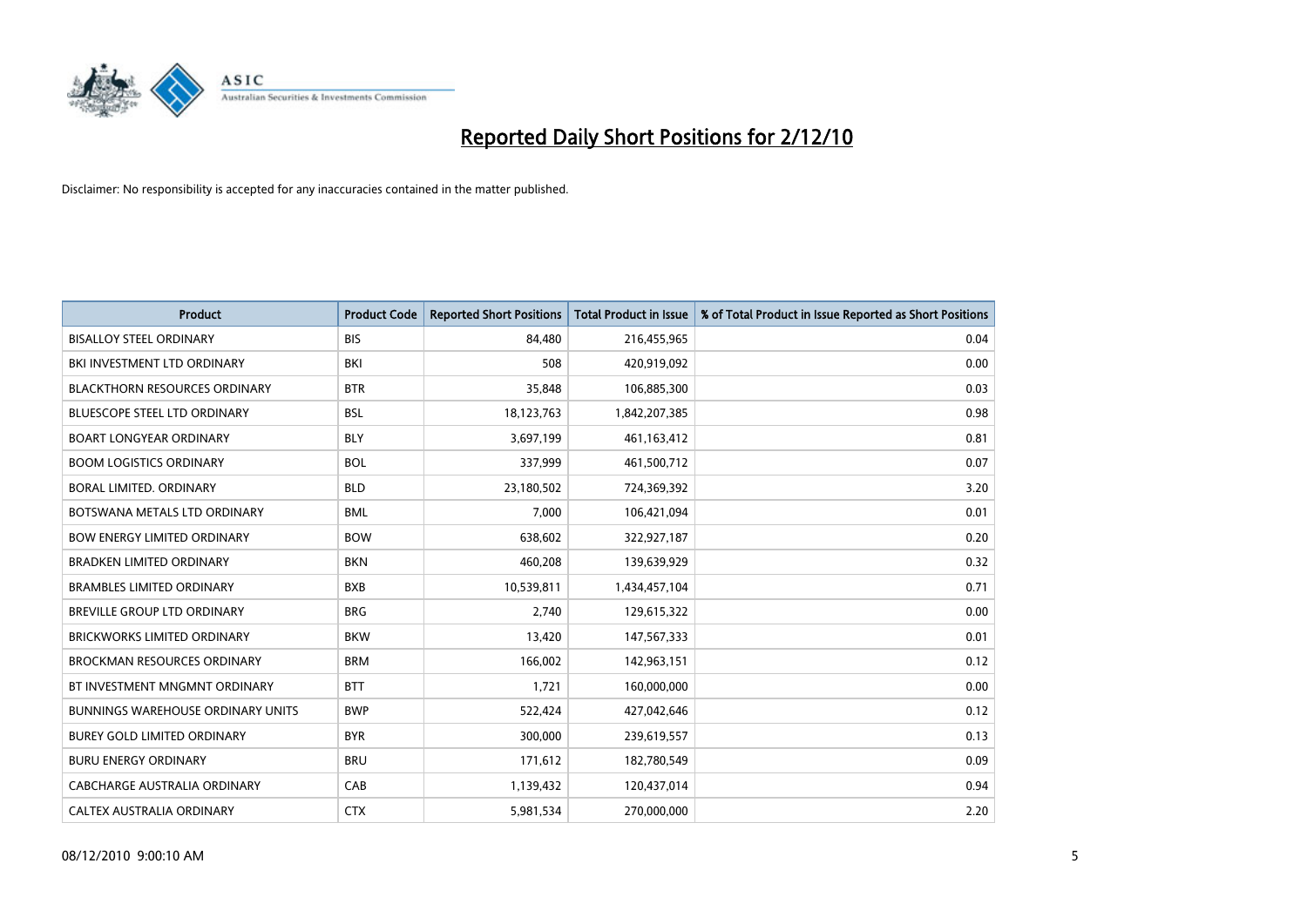

| <b>Product</b>                         | <b>Product Code</b> | <b>Reported Short Positions</b> | <b>Total Product in Issue</b> | % of Total Product in Issue Reported as Short Positions |
|----------------------------------------|---------------------|---------------------------------|-------------------------------|---------------------------------------------------------|
| <b>CAMPBELL BROTHERS ORDINARY</b>      | <b>CPB</b>          | 111,671                         | 66,959,593                    | 0.18                                                    |
| CAPE LAMBERT RES LTD ORDINARY          | <b>CFE</b>          | 2,376,770                       | 593,166,467                   | 0.40                                                    |
| <b>CARBON ENERGY ORDINARY</b>          | <b>CNX</b>          | 451,878                         | 609,747,650                   | 0.07                                                    |
| CARDNO LIMITED ORDINARY                | CDD                 | 15,401                          | 105,797,439                   | 0.01                                                    |
| CARNARVON PETROLEUM ORDINARY           | <b>CVN</b>          | 595,120                         | 686,759,634                   | 0.08                                                    |
| <b>CARNEGIE WAVE ENERGY ORDINARY</b>   | <b>CWE</b>          | 83,000                          | 565,237,627                   | 0.01                                                    |
| <b>CARPATHIAN RESOURCES ORDINARY</b>   | <b>CPN</b>          | 75.000                          | 265,533,501                   | 0.03                                                    |
| CARPENTARIA EXP. LTD ORDINARY          | CAP                 | 10,837                          | 94,171,301                    | 0.01                                                    |
| CARSALES.COM LTD ORDINARY              | <b>CRZ</b>          | 2,298,717                       | 233,085,800                   | 0.99                                                    |
| CASH CONVERTERS ORD/DIV ACCESS         | CCV                 | 186.939                         | 379,761,025                   | 0.04                                                    |
| CASPIAN OIL & GAS ORDINARY             | <b>CIG</b>          | 50,000                          | 1,331,500,513                 | 0.00                                                    |
| CATALPA RESOURCES ORDINARY             | <b>CAH</b>          | 120,435                         | 162,831,088                   | 0.08                                                    |
| <b>CEC GROUP LIMITED ORDINARY</b>      | <b>CEG</b>          | 1,750                           | 79,662,662                    | 0.00                                                    |
| <b>CELLNET GROUP ORDINARY</b>          | <b>CLT</b>          | 1,342                           | 69,875,723                    | 0.00                                                    |
| CENTRAL PETROLEUM ORDINARY             | <b>CTP</b>          | 11,455                          | 982,298,842                   | 0.00                                                    |
| CENTRO PROPERTIES UNITS/ORD STAPLED    | <b>CNP</b>          | 666,117                         | 972,414,514                   | 0.07                                                    |
| CENTRO RETAIL GROUP STAPLED SECURITIES | <b>CER</b>          | 694,138                         | 2,286,399,424                 | 0.02                                                    |
| CERAMIC FUEL CELLS ORDINARY            | <b>CFU</b>          | 140,326                         | 1,200,679,566                 | 0.01                                                    |
| <b>CFS RETAIL PROPERTY UNITS</b>       | <b>CFX</b>          | 30,939,823                      | 2,825,628,530                 | 1.09                                                    |
| <b>CHALICE GOLD MINES ORDINARY</b>     | <b>CHN</b>          | 94.500                          | 211,455,886                   | 0.04                                                    |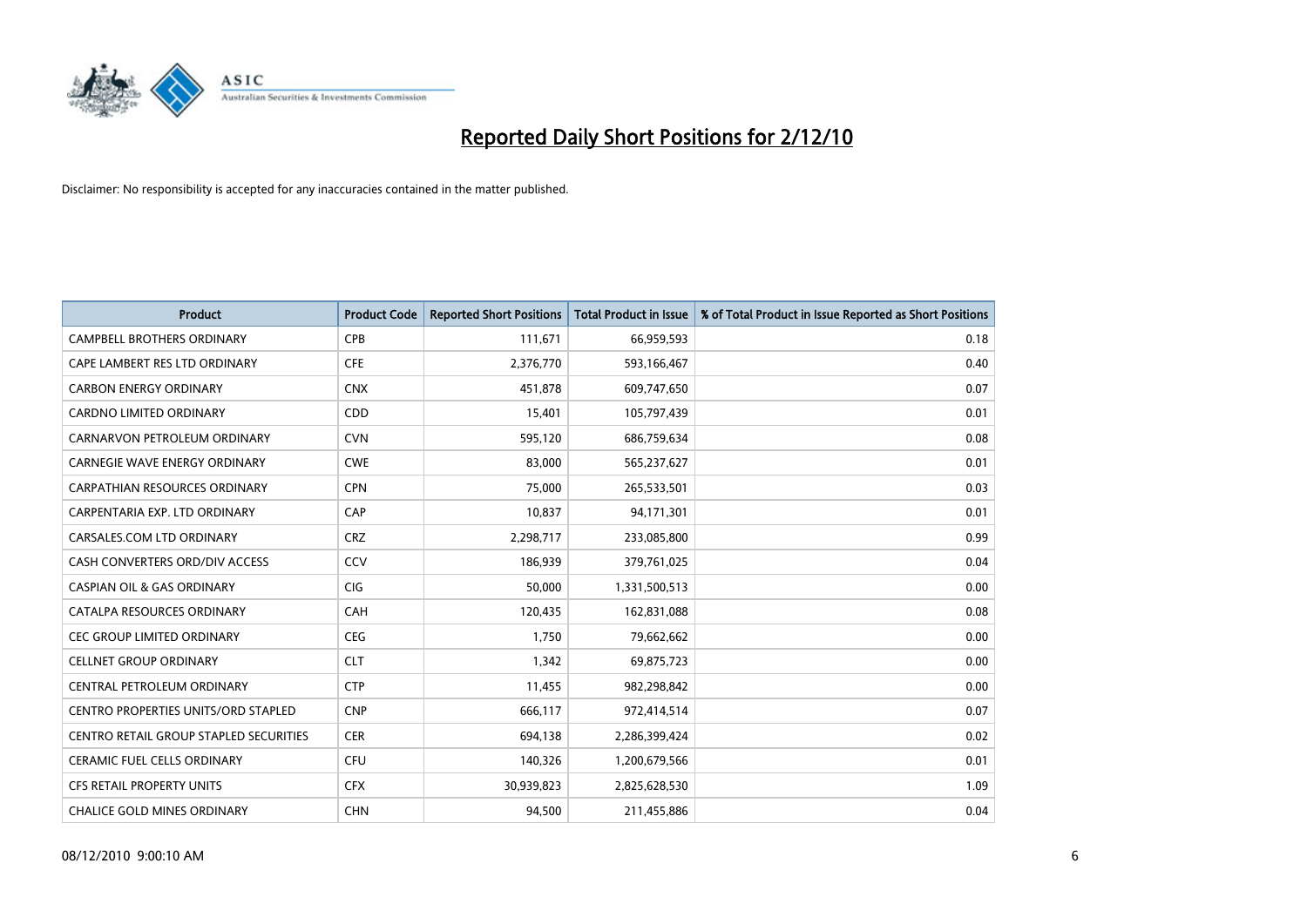

| <b>Product</b>                           | <b>Product Code</b> | <b>Reported Short Positions</b> | <b>Total Product in Issue</b> | % of Total Product in Issue Reported as Short Positions |
|------------------------------------------|---------------------|---------------------------------|-------------------------------|---------------------------------------------------------|
| CHALLENGER DIV.PRO. STAPLED UNITS        | <b>CDI</b>          | 82,295                          | 913,426,007                   | 0.00                                                    |
| <b>CHALLENGER INFRAST, STAPLED UNITS</b> | <b>CIF</b>          | 75.093                          | 316,223,785                   | 0.02                                                    |
| <b>CHALLENGER LIMITED ORDINARY</b>       | CGF                 | 6,323,984                       | 502,403,359                   | 1.25                                                    |
| CHANDLER MACLEOD LTD ORDINARY            | <b>CMG</b>          | 11,970                          | 422,031,685                   | 0.00                                                    |
| CHARTER HALL GROUP STAPLED US PROHIBIT.  | <b>CHC</b>          | 702,878                         | 306,341,814                   | 0.22                                                    |
| <b>CHARTER HALL OFFICE UNIT</b>          | CQO                 | 707,613                         | 493,319,730                   | 0.14                                                    |
| <b>CHARTER HALL RETAIL UNITS</b>         | <b>COR</b>          | 195,624                         | 305,810,723                   | 0.05                                                    |
| CHEMGENEX PHARMACEUT ORDINARY            | <b>CXS</b>          | 195,195                         | 283,348,870                   | 0.07                                                    |
| CITADEL RESOURCE GRP ORDINARY            | CGG                 | 1,818,921                       | 2,367,666,467                 | 0.07                                                    |
| CITIGOLD CORP LTD ORDINARY               | <b>CTO</b>          | 2,070,886                       | 964,512,301                   | 0.21                                                    |
| CLINUVEL PHARMACEUT, ORDINARY            | <b>CUV</b>          | 4,127                           | 30,344,956                    | 0.01                                                    |
| <b>CLOUGH LIMITED ORDINARY</b>           | <b>CLO</b>          | 420,506                         | 770,906,269                   | 0.05                                                    |
| <b>COAL &amp; ALLIED ORDINARY</b>        | <b>CNA</b>          | 11,838                          | 86,584,735                    | 0.01                                                    |
| COAL OF AFRICA LTD ORDINARY              | <b>CZA</b>          | 1,395,568                       | 530,514,663                   | 0.25                                                    |
| COALSPUR MINES LTD ORDINARY              | <b>CPL</b>          | 1,763,993                       | 482,857,575                   | 0.37                                                    |
| COCA-COLA AMATIL ORDINARY                | <b>CCL</b>          | 3,614,986                       | 755,998,717                   | 0.47                                                    |
| <b>COCHLEAR LIMITED ORDINARY</b>         | <b>COH</b>          | 939,128                         | 56,666,632                    | 1.63                                                    |
| COCKATOO COAL ORDINARY                   | <b>COK</b>          | 1,773,338                       | 970,036,951                   | 0.18                                                    |
| <b>COEUR D'ALENE MINES. CDI 1:1</b>      | <b>CXC</b>          | 1,000                           | 3,255,019                     | 0.03                                                    |
| COFFEY INTERNATIONAL ORDINARY            | <b>COF</b>          | 87,425                          | 130,211,293                   | 0.06                                                    |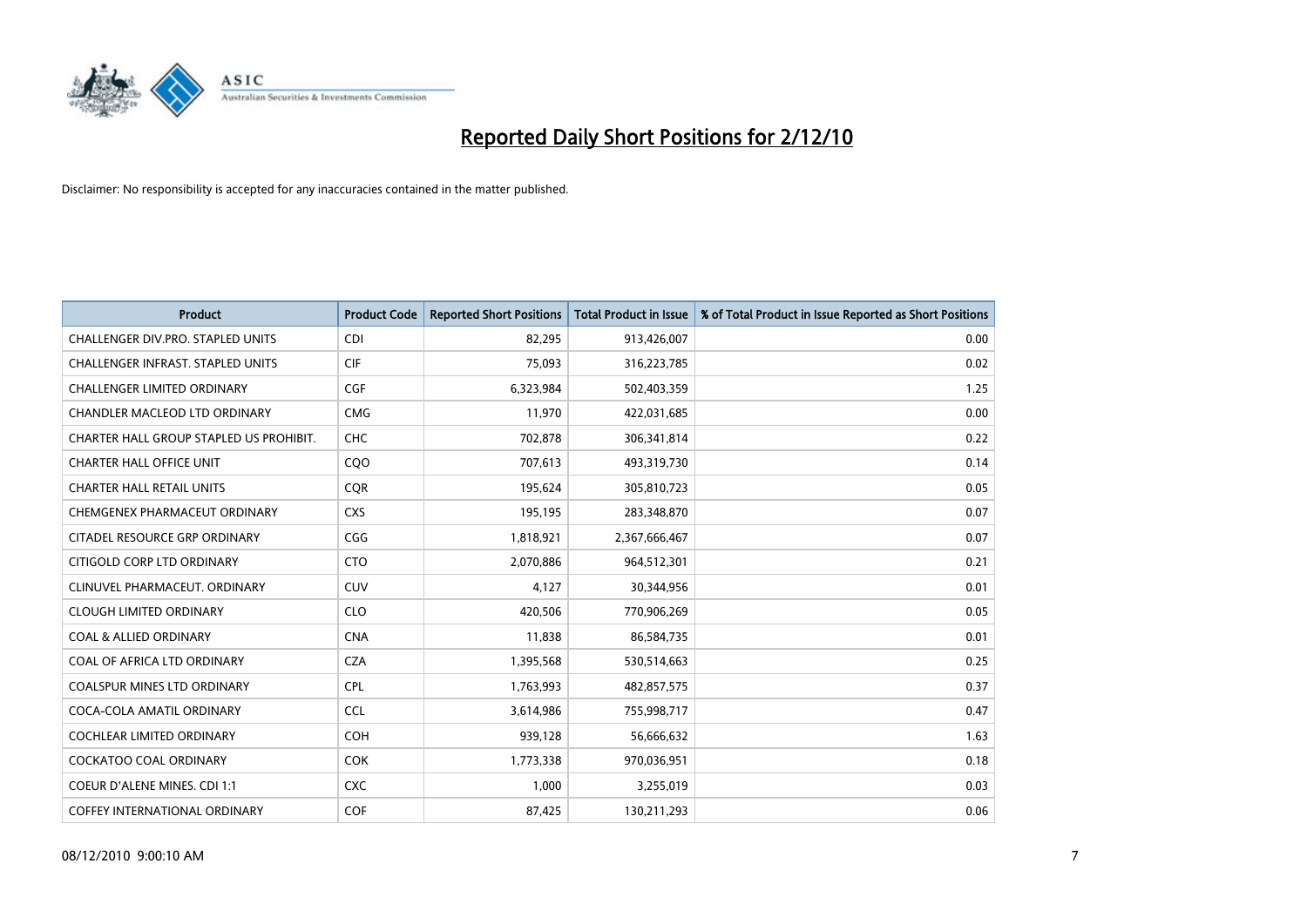

| <b>Product</b>                           | <b>Product Code</b> | <b>Reported Short Positions</b> | <b>Total Product in Issue</b> | % of Total Product in Issue Reported as Short Positions |
|------------------------------------------|---------------------|---------------------------------|-------------------------------|---------------------------------------------------------|
| COMMONWEALTH BANK, ORDINARY              | <b>CBA</b>          | 13,899,097                      | 1,548,882,074                 | 0.90                                                    |
| COMMONWEALTH PROP ORDINARY UNITS         | <b>CPA</b>          | 25,507,112                      | 2,341,356,439                 | 1.08                                                    |
| <b>COMPASS RESOURCES ORDINARY</b>        | <b>CMR</b>          | 101,480                         | 147,402,920                   | 0.07                                                    |
| COMPUTERSHARE LTD ORDINARY               | <b>CPU</b>          | 3,575,810                       | 555,664,059                   | 0.64                                                    |
| <b>CONNECTEAST GROUP STAPLED</b>         | CEU                 | 36,571,074                      | 3,940,145,951                 | 0.92                                                    |
| CONQUEST MINING ORDINARY                 | CQT                 | 61,143                          | 583,241,478                   | 0.01                                                    |
| CONSOLIDATED MEDIA, ORDINARY             | <b>CMI</b>          | 3,828,307                       | 561,834,996                   | 0.68                                                    |
| <b>CONTANGO MICROCAP ORDINARY</b>        | <b>CTN</b>          | 7,500                           | 145,708,783                   | 0.01                                                    |
| COOPER ENERGY LTD ORDINARY               | <b>COE</b>          | 262,433                         | 292,576,001                   | 0.09                                                    |
| <b>COPPER STRIKE LTD ORDINARY</b>        | <b>CSE</b>          | 714                             | 129,455,571                   | 0.00                                                    |
| COUNT FINANCIAL ORDINARY                 | COU                 | 13,436                          | 262,212,976                   | 0.01                                                    |
| <b>CRANE GROUP LIMITED ORDINARY</b>      | <b>CRG</b>          | 2,034,566                       | 79,110,667                    | 2.56                                                    |
| <b>CROMWELL GROUP STAPLED SECURITIES</b> | <b>CMW</b>          | 185,269                         | 910,985,951                   | 0.02                                                    |
| <b>CROWN LIMITED ORDINARY</b>            | <b>CWN</b>          | 2,165,092                       | 754,131,800                   | 0.27                                                    |
| <b>CSG LIMITED ORDINARY</b>              | CSV                 | 504,569                         | 244,874,695                   | 0.20                                                    |
| <b>CSL LIMITED ORDINARY</b>              | <b>CSL</b>          | 9,818,797                       | 547,982,913                   | 1.79                                                    |
| <b>CSR LIMITED ORDINARY</b>              | <b>CSR</b>          | 6,939,522                       | 1,517,909,514                 | 0.45                                                    |
| <b>CUDECO LIMITED ORDINARY</b>           | CDU                 | 897,361                         | 145,412,643                   | 0.62                                                    |
| <b>CUSTOMERS LIMITED ORDINARY</b>        | <b>CUS</b>          | 165,920                         | 134,869,357                   | 0.12                                                    |
| DART ENERGY LTD ORDINARY                 | <b>DTE</b>          | 2,338,799                       | 538,188,184                   | 0.43                                                    |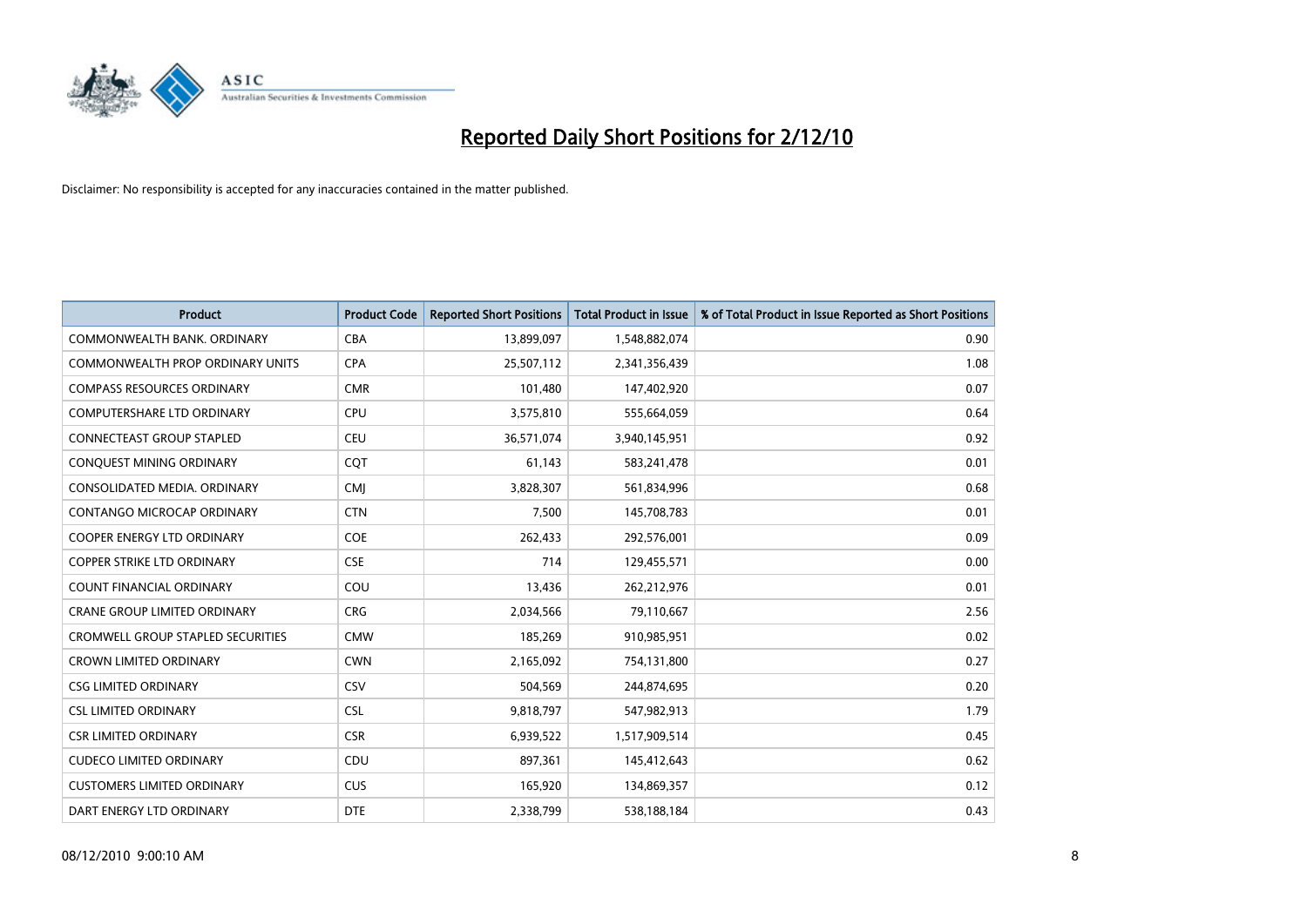

| <b>Product</b>                     | <b>Product Code</b> | <b>Reported Short Positions</b> | <b>Total Product in Issue</b> | % of Total Product in Issue Reported as Short Positions |
|------------------------------------|---------------------|---------------------------------|-------------------------------|---------------------------------------------------------|
| DAVID JONES LIMITED ORDINARY       | <b>DJS</b>          | 11,731,777                      | 514,034,694                   | 2.29                                                    |
| DECMIL GROUP LIMITED ORDINARY      | <b>DCG</b>          | 17,397                          | 123,804,568                   | 0.01                                                    |
| DEEP YELLOW LIMITED ORDINARY       | <b>DYL</b>          | 16,486                          | 1,125,814,458                 | 0.00                                                    |
| DEVINE LIMITED ORDINARY            | <b>DVN</b>          | 1,000                           | 634,918,223                   | 0.00                                                    |
| DEXUS PROPERTY GROUP STAPLED UNITS | <b>DXS</b>          | 12,568,280                      | 4,839,024,176                 | 0.25                                                    |
| DISCOVERY METALS LTD ORDINARY      | <b>DML</b>          | 731,998                         | 347,502,585                   | 0.20                                                    |
| DOMINION MINING ORDINARY           | <b>DOM</b>          | 73,185                          | 103,520,259                   | 0.06                                                    |
| DOMINO PIZZA ENTERPR ORDINARY      | <b>DMP</b>          | 3                               | 68,407,674                    | 0.00                                                    |
| DOWNER EDI LIMITED ORDINARY        | <b>DOW</b>          | 1,459,494                       | 343,178,483                   | 0.42                                                    |
| DUET GROUP STAPLED US PROHIBIT.    | <b>DUE</b>          | 2,657,021                       | 887,304,690                   | 0.30                                                    |
| DULUXGROUP LIMITED ORDINARY        | <b>DLX</b>          | 471,604                         | 366,992,120                   | 0.12                                                    |
| DWS ADVANCED ORDINARY              | <b>DWS</b>          | 50,681                          | 132,362,763                   | 0.04                                                    |
| DYESOL LIMITED ORDINARY            | <b>DYE</b>          | 340,000                         | 143,379,333                   | 0.24                                                    |
| <b>EASTERN STAR GAS ORDINARY</b>   | ESG                 | 2,231,859                       | 991,567,041                   | 0.21                                                    |
| EDT RETAIL TRUST UNITS             | <b>EDT</b>          | 99,457                          | 4,700,290,868                 | 0.00                                                    |
| ELDERS LIMITED ORDINARY            | <b>ELD</b>          | 16,340,732                      | 448,598,480                   | 3.63                                                    |
| ELDORADO GOLD CORP CDI 1:1         | EAU                 | 26,839                          | 20,934,663                    | 0.11                                                    |
| ELIXIR PETROLEUM LTD ORDINARY      | <b>EXR</b>          | 324,400                         | 188,988,472                   | 0.17                                                    |
| <b>EMECO HOLDINGS ORDINARY</b>     | <b>EHL</b>          | 137,817                         | 631,237,586                   | 0.02                                                    |
| ENERGY RESOURCES ORDINARY 'A'      | ERA                 | 1,032,905                       | 190,737,934                   | 0.52                                                    |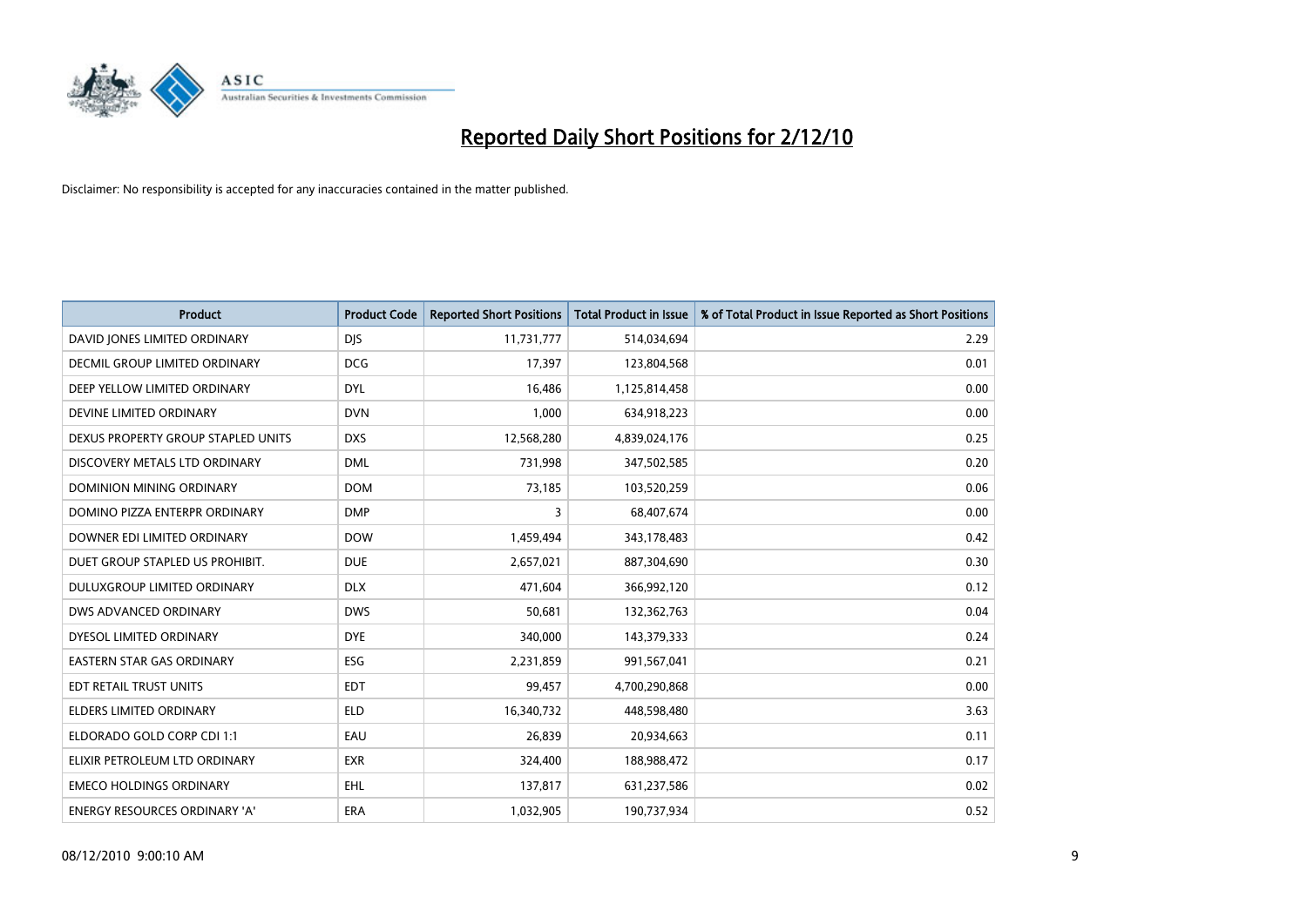

| <b>Product</b>                            | <b>Product Code</b> | <b>Reported Short Positions</b> | Total Product in Issue | % of Total Product in Issue Reported as Short Positions |
|-------------------------------------------|---------------------|---------------------------------|------------------------|---------------------------------------------------------|
| <b>ENERGY WORLD CORPOR, ORDINARY</b>      | <b>EWC</b>          | 7,214,468                       | 1,561,166,672          | 0.45                                                    |
| <b>ENTEK ENERGY LTD ORDINARY</b>          | <b>ETE</b>          | 489.903                         | 287,692,535            | 0.17                                                    |
| <b>ENTELLECT SOLUTIONS ORDINARY</b>       | <b>ESN</b>          | 464,050                         | 1,740,334,200          | 0.03                                                    |
| ENVESTRA LIMITED ORDINARY                 | <b>ENV</b>          | 1,610,679                       | 1,430,398,609          | 0.10                                                    |
| EQUINOX MINERALS LTD CHESS DEPOSITARY INT | <b>EON</b>          | 4,487,004                       | 708,378,211            | 0.63                                                    |
| <b>EVEREST FINANCIAL ORDINARY</b>         | EFG                 | 4,300                           | 251,442,316            | 0.00                                                    |
| <b>EXTRACT RESOURCES ORDINARY</b>         | <b>EXT</b>          | 512,924                         | 243,302,298            | 0.21                                                    |
| FAIRFAX MEDIA LTD ORDINARY                | <b>FXI</b>          | 292,489,218                     | 2,351,955,725          | 12.41                                                   |
| <b>FANTASTIC HOLDINGS ORDINARY</b>        | <b>FAN</b>          | 3,000                           | 102,693,495            | 0.00                                                    |
| FERRAUS LIMITED ORDINARY                  | <b>FRS</b>          | 1.771                           | 205,700,890            | 0.00                                                    |
| FISHER & PAYKEL APP. ORDINARY             | <b>FPA</b>          | 10,546,913                      | 724,235,162            | 1.46                                                    |
| FISHER & PAYKEL H. ORDINARY               | <b>FPH</b>          | 2,009,644                       | 517,444,890            | 0.38                                                    |
| FKP PROPERTY GROUP STAPLED SECURITIES     | <b>FKP</b>          | 3,870,756                       | 1,174,033,185          | 0.33                                                    |
| FLEETWOOD CORP ORDINARY                   | <b>FWD</b>          | 76.230                          | 57,281,484             | 0.13                                                    |
| FLETCHER BUILDING ORDINARY                | <b>FBU</b>          | 843,789                         | 611,250,393            | 0.13                                                    |
| FLEXIGROUP LIMITED ORDINARY               | <b>FXL</b>          | 33,918                          | 275,472,492            | 0.01                                                    |
| <b>FLIGHT CENTRE ORDINARY</b>             | <b>FLT</b>          | 2,473,306                       | 99,787,921             | 2.48                                                    |
| FLINDERS MINES LTD ORDINARY               | <b>FMS</b>          | 20,990,383                      | 1,820,149,571          | 1.16                                                    |
| <b>FOCUS MINERALS LTD ORDINARY</b>        | <b>FML</b>          | 10,143                          | 2,865,543,210          | 0.00                                                    |
| <b>FORGE GROUP LIMITED ORDINARY</b>       | <b>FGE</b>          |                                 | 82,844,014             | 0.00                                                    |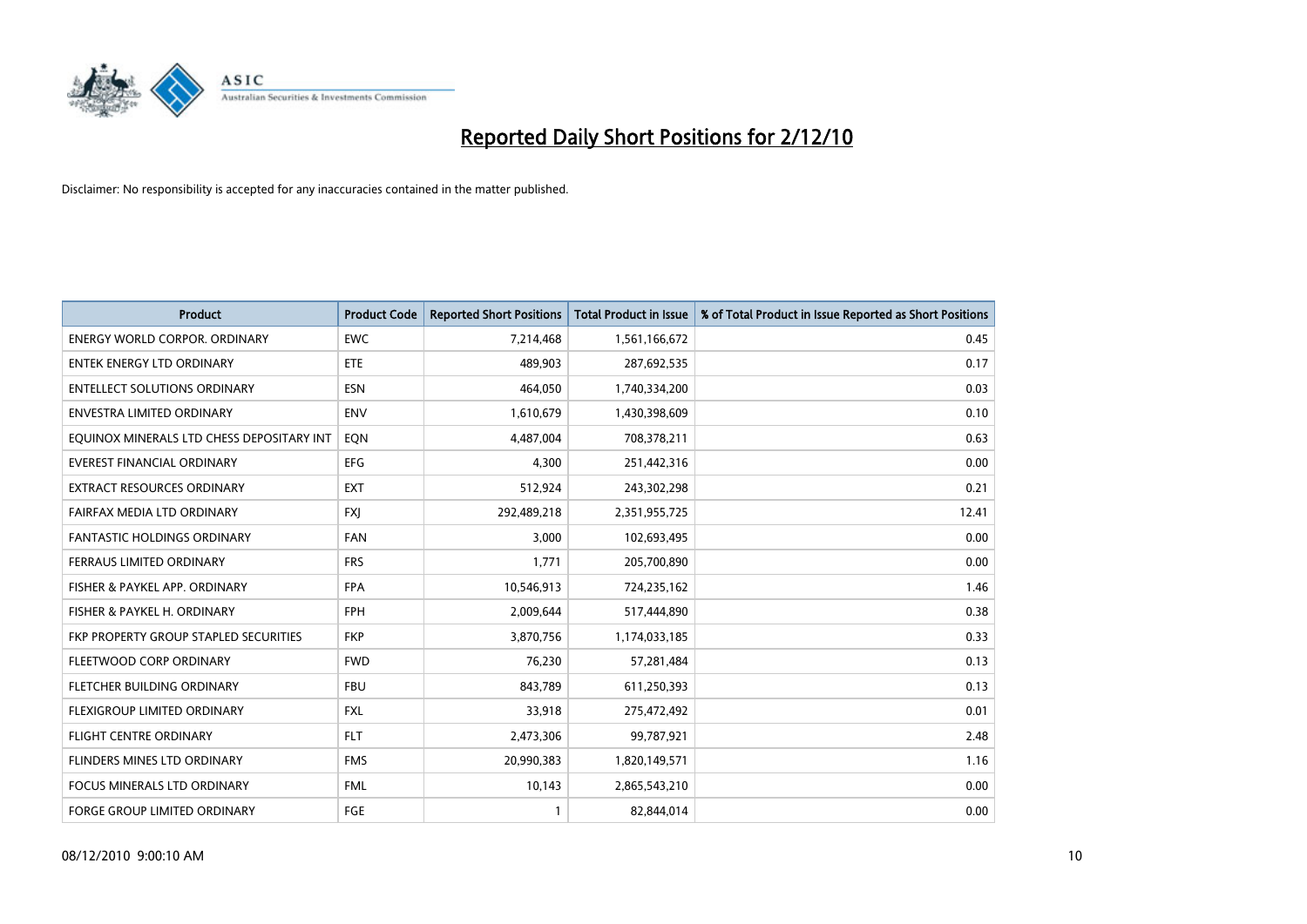![](_page_10_Picture_0.jpeg)

| <b>Product</b>                            | <b>Product Code</b> | <b>Reported Short Positions</b> | <b>Total Product in Issue</b> | % of Total Product in Issue Reported as Short Positions |
|-------------------------------------------|---------------------|---------------------------------|-------------------------------|---------------------------------------------------------|
| FORTE ENERGY NL ORDINARY                  | <b>FTE</b>          | 2,758,986                       | 582,658,031                   | 0.48                                                    |
| FORTESCUE METALS GRP ORDINARY             | <b>FMG</b>          | 9,182,310                       | 3,112,042,409                 | 0.27                                                    |
| <b>FOSTER'S GROUP ORDINARY</b>            | FGL                 | 4,134,373                       | 1,930,844,035                 | 0.21                                                    |
| FTD CORPORATION ORDINARY                  | <b>FTD</b>          | 8,088                           | 100,421,069                   | 0.01                                                    |
| <b>FUNTASTIC LIMITED ORDINARY</b>         | <b>FUN</b>          | 322,528                         | 340,997,682                   | 0.09                                                    |
| <b>G.U.D. HOLDINGS ORDINARY</b>           | GUD                 | 210,553                         | 68,426,721                    | 0.31                                                    |
| <b>GALAXY RESOURCES ORDINARY</b>          | <b>GXY</b>          | 554,428                         | 191,903,358                   | 0.28                                                    |
| <b>GEODYNAMICS LIMITED ORDINARY</b>       | GDY                 | 344,750                         | 293,047,456                   | 0.12                                                    |
| <b>GINDALBIE METALS LTD ORDINARY</b>      | <b>GBG</b>          | 10,419,424                      | 850,108,099                   | 1.21                                                    |
| <b>GIRALIA RESOURCES NL ORDINARY</b>      | <b>GIR</b>          | 295,308                         | 181,160,170                   | 0.16                                                    |
| <b>GLOBAL MINING ORDINARY</b>             | <b>GMI</b>          | 8,951                           | 191,820,968                   | 0.00                                                    |
| <b>GLOUCESTER COAL ORDINARY</b>           | <b>GCL</b>          | 253,053                         | 140,447,062                   | 0.18                                                    |
| <b>GME RESOURCES LTD ORDINARY</b>         | <b>GME</b>          | 800                             | 302,352,750                   | 0.00                                                    |
| <b>GOLDEN GATE PETROL ORDINARY</b>        | GGP                 | 11,538                          | 1,067,159,955                 | 0.00                                                    |
| <b>GOLDEN WEST RESOURCE ORDINARY</b>      | <b>GWR</b>          | 1,617                           | 164,606,127                   | 0.00                                                    |
| <b>GOODMAN FIELDER. ORDINARY</b>          | <b>GFF</b>          | 13,021,731                      | 1,380,386,438                 | 0.95                                                    |
| <b>GOODMAN GROUP STAPLED US PROHIBIT.</b> | <b>GMG</b>          | 4,644,604                       | 6,369,751,394                 | 0.06                                                    |
| <b>GPT GROUP STAPLED SEC.</b>             | <b>GPT</b>          | 8,238,833                       | 1,855,529,431                 | 0.43                                                    |
| <b>GRAINCORP LIMITED A CLASS ORDINARY</b> | <b>GNC</b>          | 338,777                         | 198,318,900                   | 0.17                                                    |
| <b>GRANGE RESOURCES, ORDINARY</b>         | <b>GRR</b>          | 1,497,213                       | 1,152,077,403                 | 0.13                                                    |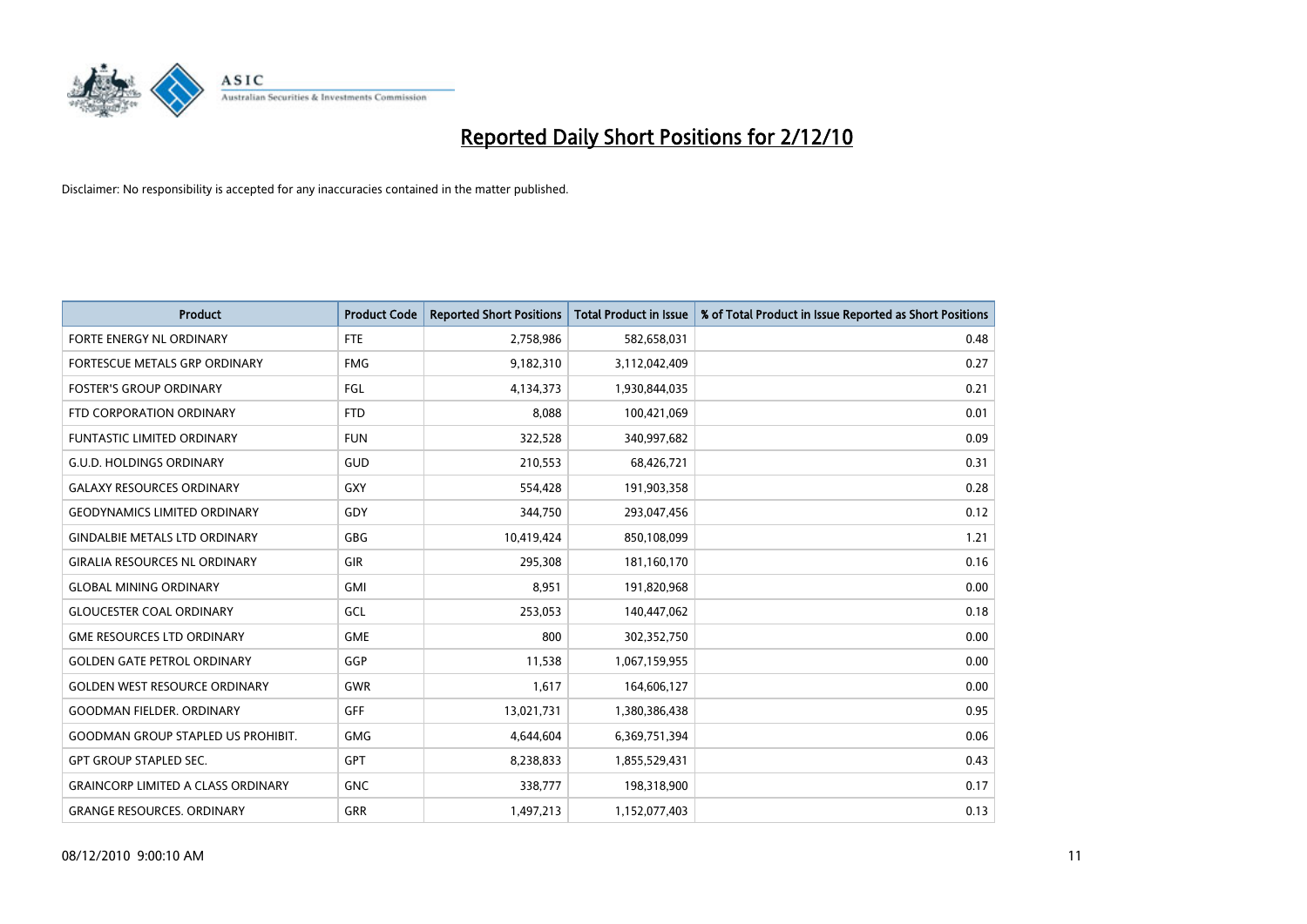![](_page_11_Picture_0.jpeg)

| <b>Product</b>                            | <b>Product Code</b> | <b>Reported Short Positions</b> | <b>Total Product in Issue</b> | % of Total Product in Issue Reported as Short Positions |
|-------------------------------------------|---------------------|---------------------------------|-------------------------------|---------------------------------------------------------|
| <b>GREENLAND MIN EN LTD ORDINARY</b>      | GGG                 | 864,987                         | 275,070,502                   | 0.33                                                    |
| <b>GRYPHON MINERALS LTD ORDINARY</b>      | GRY                 | 105,745                         | 290,272,058                   | 0.03                                                    |
| <b>GUILDFORD COAL LTD ORDINARY</b>        | <b>GUF</b>          | 25,000                          | 212,083,334                   | 0.01                                                    |
| GUINNESS PEAT GROUP. CHESS DEPOSITARY INT | GPG                 | 55                              | 304,490,416                   | 0.00                                                    |
| <b>GUNNS LIMITED ORDINARY</b>             | <b>GNS</b>          | 14,556,837                      | 806,734,892                   | 1.79                                                    |
| <b>GWA GROUP LTD ORDINARY</b>             | <b>GWA</b>          | 2,987,879                       | 301,102,514                   | 1.00                                                    |
| <b>HARVEY NORMAN ORDINARY</b>             | <b>HVN</b>          | 31,697,581                      | 1,062,316,784                 | 2.97                                                    |
| <b>HASTIE GROUP LIMITED ORDINARY</b>      | <b>HST</b>          | 698,260                         | 239,781,419                   | 0.29                                                    |
| HASTINGS DIVERSIFIED STAPLED SECURITY     | <b>HDF</b>          | 310,297                         | 518,300,758                   | 0.04                                                    |
| HEARTWARE INT INC CDI 35:1                | <b>HIN</b>          | 272,008                         | 66,059,280                    | 0.41                                                    |
| <b>HENDERSON GROUP CDI 1:1</b>            | <b>HGG</b>          | 5,771,432                       | 560,588,825                   | 1.02                                                    |
| HFA HOLDINGS LIMITED ORDINARY             | <b>HFA</b>          | 1,944,746                       | 469,330,170                   | 0.41                                                    |
| <b>HIGHLANDS PACIFIC ORDINARY</b>         | <b>HIG</b>          | 2,382,805                       | 685,462,148                   | 0.35                                                    |
| HILLGROVE RES LTD ORDINARY                | <b>HGO</b>          | 4,565,922                       | 540,803,911                   | 0.86                                                    |
| HILLS HOLDINGS LTD ORDINARY               | <b>HIL</b>          | 14,084                          | 248,676,841                   | 0.00                                                    |
| HORIZON OIL LIMITED ORDINARY              | <b>HZN</b>          | 3,286,942                       | 1,130,311,515                 | 0.29                                                    |
| HUNNU COAL LIMITED ORDINARY               | <b>HUN</b>          | 433,659                         | 148,690,002                   | 0.30                                                    |
| ICON ENERGY LIMITED ORDINARY              | <b>ICN</b>          | 67,000                          | 439,801,394                   | 0.02                                                    |
| <b>IINET LIMITED ORDINARY</b>             | <b>IIN</b>          | 1,392,094                       | 151,963,119                   | 0.91                                                    |
| <b>ILUKA RESOURCES ORDINARY</b>           | ILU                 | 4.278.807                       | 418,700,517                   | 1.00                                                    |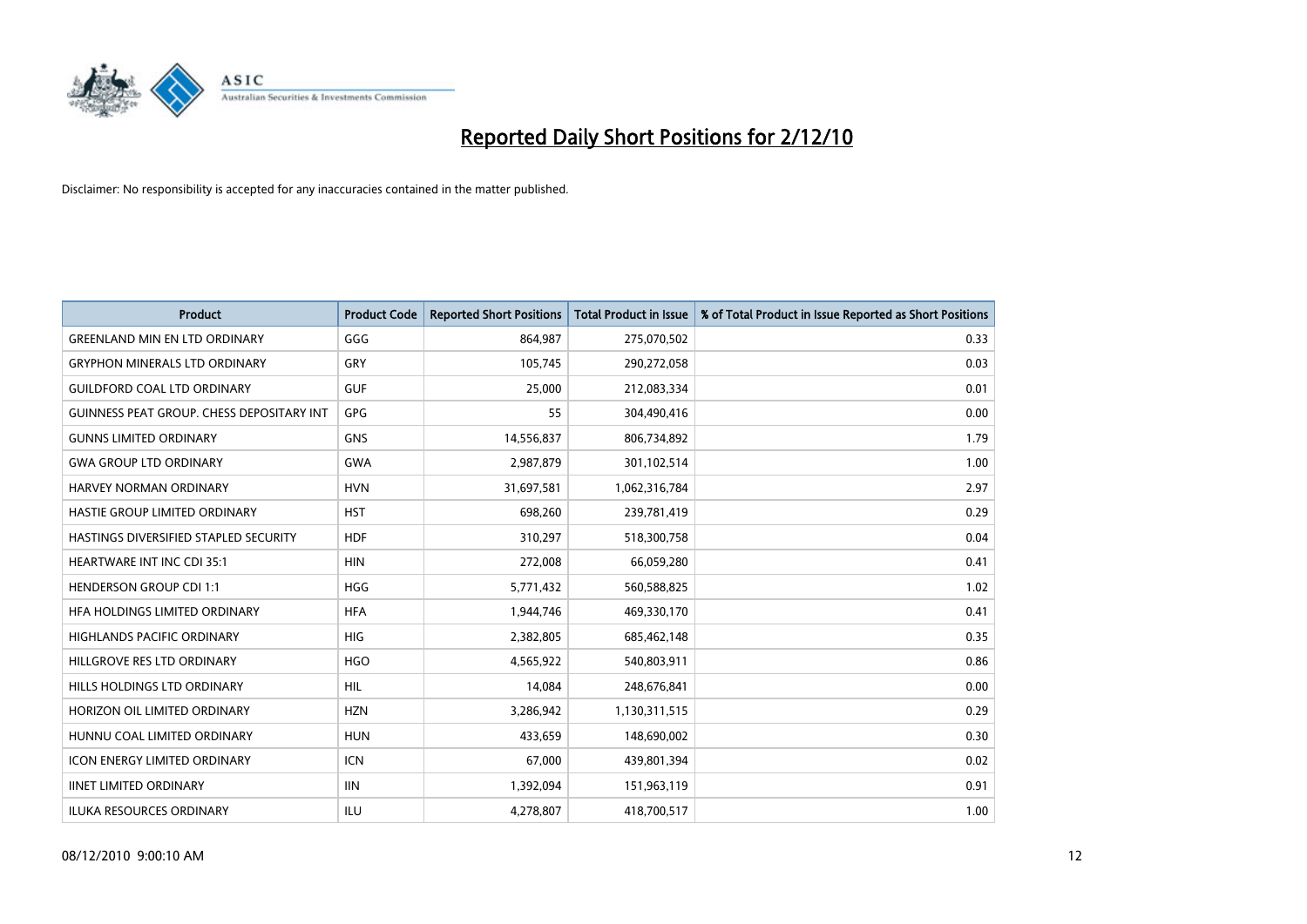![](_page_12_Picture_0.jpeg)

| <b>Product</b>                         | <b>Product Code</b> | <b>Reported Short Positions</b> | <b>Total Product in Issue</b> | % of Total Product in Issue Reported as Short Positions |
|----------------------------------------|---------------------|---------------------------------|-------------------------------|---------------------------------------------------------|
| <b>IMDEX LIMITED ORDINARY</b>          | <b>IMD</b>          | 5,305                           | 197,047,128                   | 0.00                                                    |
| IMF (AUSTRALIA) LTD ORDINARY           | <b>IMF</b>          | 360,503                         | 122,496,819                   | 0.29                                                    |
| <b>IMPEDIMED LIMITED ORDINARY</b>      | <b>IPD</b>          | 48,793                          | 135,868,125                   | 0.04                                                    |
| IMX RESOURCES LTD ORDINARY             | <b>IXR</b>          | 20,000                          | 262,552,803                   | 0.01                                                    |
| <b>INCITEC PIVOT ORDINARY</b>          | IPL                 | 2,241,831                       | 1,628,730,107                 | 0.12                                                    |
| <b>INDEPENDENCE GROUP ORDINARY</b>     | IGO                 | 1,333,888                       | 135,600,972                   | 0.98                                                    |
| <b>INDOPHIL RESOURCES ORDINARY</b>     | <b>IRN</b>          | 399,276                         | 471,445,763                   | 0.08                                                    |
| <b>INDUSTREA LIMITED ORDINARY</b>      | <b>IDL</b>          | 1,027,627                       | 363,878,295                   | 0.28                                                    |
| INFIGEN ENERGY STAPLED SECURITIES      | <b>IFN</b>          | 5,438,880                       | 761,222,569                   | 0.70                                                    |
| ING INDUSTRIAL FUND UNITS              | <b>IIF</b>          | 2,211,560                       | 2,592,249,647                 | 0.09                                                    |
| ING OFFICE FUND STAPLED SECURITIES     | <b>IOF</b>          | 4,955,952                       | 2,729,071,212                 | 0.19                                                    |
| ING RE COM GROUP STAPLED SECURITIES    | <b>ILF</b>          | 9,075                           | 441,029,194                   | 0.00                                                    |
| <b>INSURANCE AUSTRALIA ORDINARY</b>    | IAG                 | 4,381,368                       | 2,079,034,021                 | 0.21                                                    |
| <b>INTEGRA MINING LTD, ORDINARY</b>    | <b>IGR</b>          | 3,109,006                       | 756,442,394                   | 0.41                                                    |
| <b>INTOLL GROUP STAPLED SECURITIES</b> | <b>ITO</b>          | 4,215,806                       | 2,261,732,048                 | 0.18                                                    |
| <b>INTREPID MINES ORDINARY</b>         | <b>IAU</b>          | 3,056,978                       | 433,807,670                   | 0.71                                                    |
| <b>INVOCARE LIMITED ORDINARY</b>       | <b>IVC</b>          | 997,439                         | 102,421,288                   | 0.97                                                    |
| ION LIMITED ORDINARY                   | <b>ION</b>          | 164,453                         | 256,365,105                   | 0.06                                                    |
| <b>IOOF HOLDINGS LTD ORDINARY</b>      | <b>IFL</b>          | 1,489,682                       | 229,794,395                   | 0.64                                                    |
| <b>IRESS MARKET TECH. ORDINARY</b>     | <b>IRE</b>          | 2,112,689                       | 126,018,142                   | 1.66                                                    |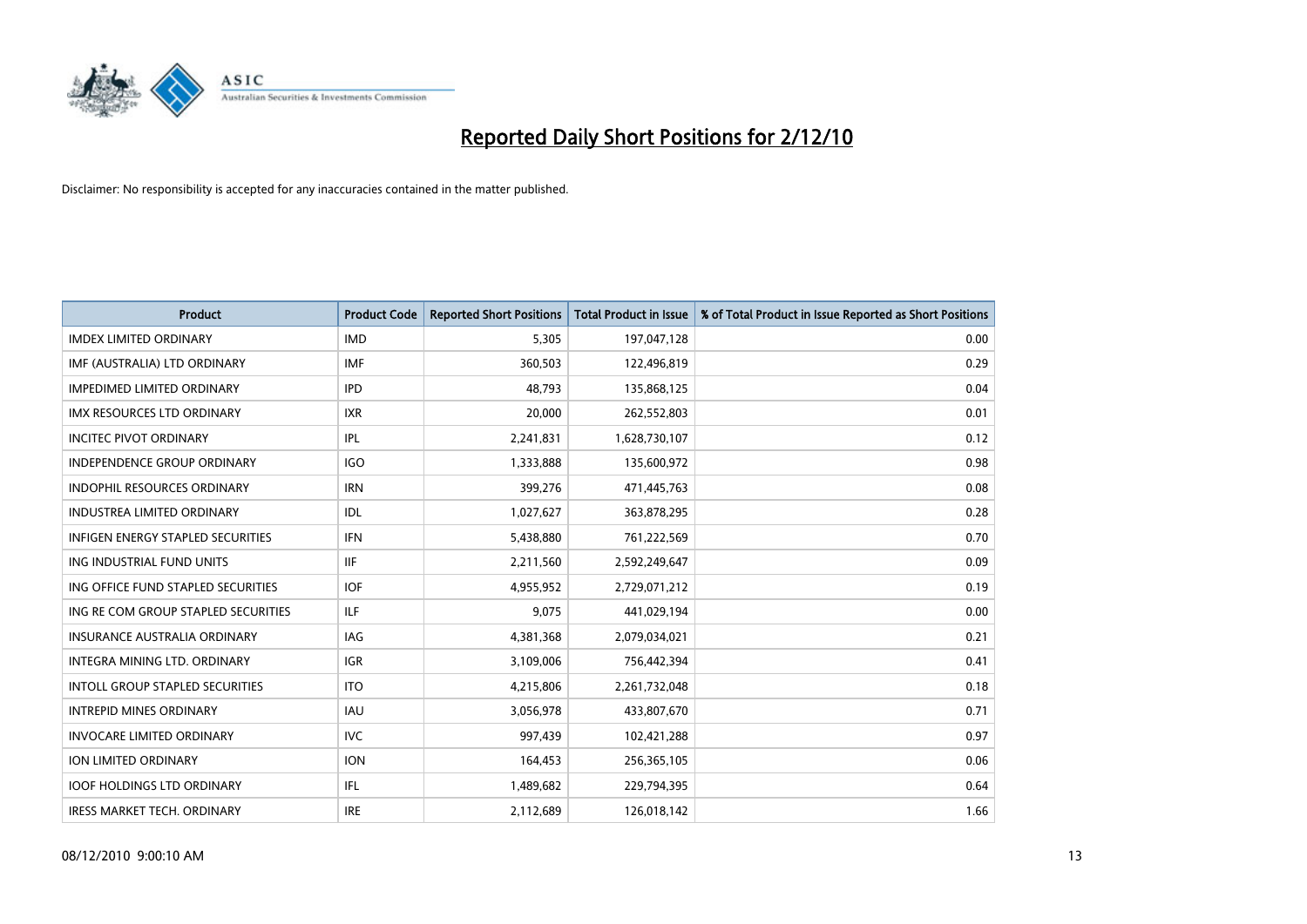![](_page_13_Picture_0.jpeg)

| <b>Product</b>                                  | <b>Product Code</b> | <b>Reported Short Positions</b> | Total Product in Issue | % of Total Product in Issue Reported as Short Positions |
|-------------------------------------------------|---------------------|---------------------------------|------------------------|---------------------------------------------------------|
| <b>IRON ORE HOLDINGS ORDINARY</b>               | <b>IOH</b>          | 16,197                          | 135,482,449            | 0.01                                                    |
| ISHARES MSCI EAFE CDI 1:1                       | <b>IVE</b>          | 75,419                          | 590,400,000            | 0.01                                                    |
| ISHARES S&P 500 CDI 1:1                         | <b>IVV</b>          | 1,257                           | 116,350,000            | 0.00                                                    |
| ISHARES S&P ASIA 50 CDI 1:1                     | IAA                 | 25,159                          | 1,700,000              | 1.48                                                    |
| <b>ISOFT GROUP LIMITED ORDINARY</b>             | <b>ISF</b>          | 18,799,075                      | 1,070,595,874          | 1.75                                                    |
| <b>IVANHOE AUSTRALIA ORDINARY</b>               | <b>IVA</b>          | 310,884                         | 418,410,103            | 0.08                                                    |
| <b>JABIRU METALS LTD ORDINARY</b>               | <b>JML</b>          | 24,497                          | 552,619,180            | 0.00                                                    |
| <b>JAMES HARDIE INDUST CHESS DEPOSITARY INT</b> | <b>IHX</b>          | 10,729,741                      | 435,772,324            | 2.42                                                    |
| <b>JAMESON RESOURCES ORDINARY</b>               | <b>JAL</b>          | 1,600,000                       | 63,885,910             | 2.50                                                    |
| <b>JB HI-FI LIMITED ORDINARY</b>                | <b>IBH</b>          | 9,072,620                       | 109,223,945            | 8.30                                                    |
| KAGARA LTD ORDINARY                             | KZL                 | 2,607,161                       | 707,789,717            | 0.35                                                    |
| KAROON GAS AUSTRALIA ORDINARY                   | <b>KAR</b>          | 117,151                         | 217,295,769            | 0.05                                                    |
| KATHMANDU HOLD LTD ORDINARY                     | <b>KMD</b>          | 293,734                         | 200,000,000            | 0.14                                                    |
| <b>KEYBRIDGE CAPITAL ORDINARY</b>               | <b>KBC</b>          | 5,999                           | 172,070,564            | 0.00                                                    |
| KIMBERLEY METALS LTD ORDINARY                   | <b>KBL</b>          | 2,609                           | 161,356,672            | 0.00                                                    |
| KINGSGATE CONSOLID. ORDINARY                    | <b>KCN</b>          | 1,583,929                       | 101,087,786            | 1.55                                                    |
| LEIGHTON HOLDINGS ORDINARY                      | LEI                 | 4,423,464                       | 300,869,799            | 1.46                                                    |
| LEND LEASE GROUP UNIT/ORD STAPLED               | LLC                 | 1,260,169                       | 565,558,754            | 0.21                                                    |
| LINC ENERGY LTD ORDINARY                        | <b>LNC</b>          | 7,531,980                       | 497,460,572            | 1.51                                                    |
| LIQUEFIED NATURAL ORDINARY                      | LNG                 | 6,203                           | 213,339,015            | 0.00                                                    |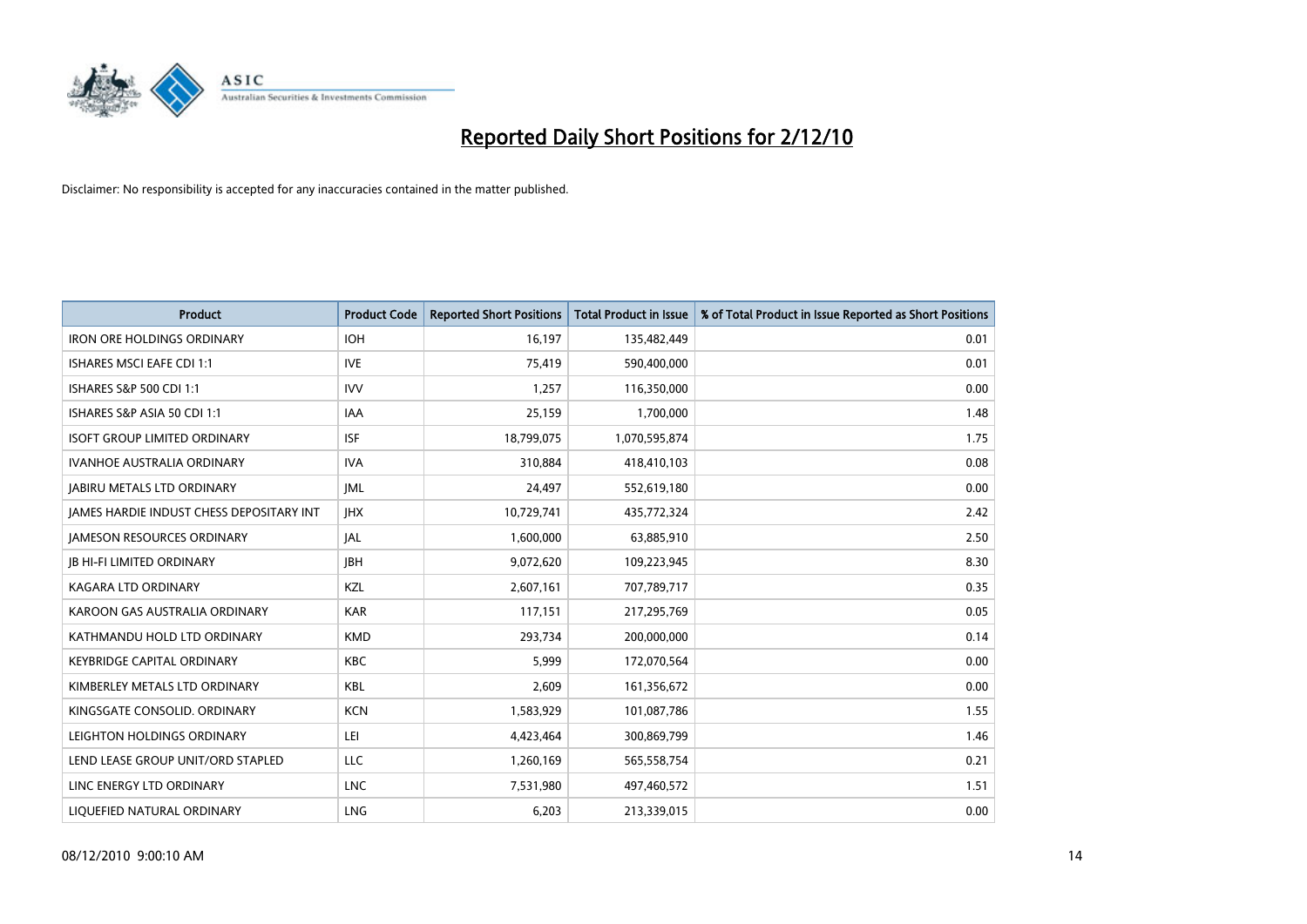![](_page_14_Picture_0.jpeg)

| <b>Product</b>                        | <b>Product Code</b> | <b>Reported Short Positions</b> | <b>Total Product in Issue</b> | % of Total Product in Issue Reported as Short Positions |
|---------------------------------------|---------------------|---------------------------------|-------------------------------|---------------------------------------------------------|
| LYNAS CORPORATION ORDINARY            | <b>LYC</b>          | 38,190,113                      | 1,656,999,093                 | 2.31                                                    |
| MAC SERVICES (THE) ORDINARY           | <b>MSL</b>          | 65,707                          | 165,966,692                   | 0.04                                                    |
| MACARTHUR COAL ORDINARY               | <b>MCC</b>          | 1,310,681                       | 299,476,903                   | 0.42                                                    |
| <b>MACMAHON HOLDINGS ORDINARY</b>     | <b>MAH</b>          | 2,471,116                       | 733,711,705                   | 0.33                                                    |
| MACQ ATLAS ROADS GRP ORDINARY STAPLED | <b>MOA</b>          | 4,039,752                       | 452,345,907                   | 0.88                                                    |
| MACQUARIE GROUP LTD ORDINARY          | MQG                 | 3,227,628                       | 345,881,588                   | 0.91                                                    |
| <b>MANTRA RESOURCES ORDINARY</b>      | <b>MRU</b>          | 6,689                           | 130,229,188                   | 0.00                                                    |
| MAP GROUP STAPLED US PROHIBIT.        | <b>MAP</b>          | 1,443,806                       | 1,861,210,782                 | 0.07                                                    |
| MARENGO MINING ORDINARY               | <b>MGO</b>          | 13,896                          | 739,554,863                   | 0.00                                                    |
| <b>MARION ENERGY ORDINARY</b>         | <b>MAE</b>          | 332,494                         | 429,822,043                   | 0.08                                                    |
| <b>MATRIX C &amp; E LTD ORDINARY</b>  | <b>MCE</b>          | 67,479                          | 72,964,098                    | 0.09                                                    |
| MCMILLAN SHAKESPEARE ORDINARY         | <b>MMS</b>          | 242,979                         | 67,874,101                    | 0.36                                                    |
| MCPHERSON'S LTD ORDINARY              | <b>MCP</b>          | 17,696                          | 71,651,758                    | 0.02                                                    |
| MEDUSA MINING LTD ORDINARY            | <b>MML</b>          | 1,663,409                       | 187,793,911                   | 0.88                                                    |
| MELBOURNE IT LIMITED ORDINARY         | <b>MLB</b>          | 150,295                         | 80,031,955                    | 0.19                                                    |
| MEO AUSTRALIA LTD ORDINARY            | <b>MEO</b>          | 1,446,886                       | 477,220,955                   | 0.31                                                    |
| <b>MERMAID MARINE ORDINARY</b>        | <b>MRM</b>          | 147,618                         | 213,383,546                   | 0.07                                                    |
| MESOBLAST LIMITED ORDINARY            | <b>MSB</b>          | 274,911                         | 158,140,556                   | 0.18                                                    |
| METALS X LIMITED ORDINARY             | <b>MLX</b>          | 740,140                         | 1,365,661,782                 | 0.06                                                    |
| METCASH LIMITED ORDINARY              | <b>MTS</b>          | 23,830,523                      | 768,719,951                   | 3.06                                                    |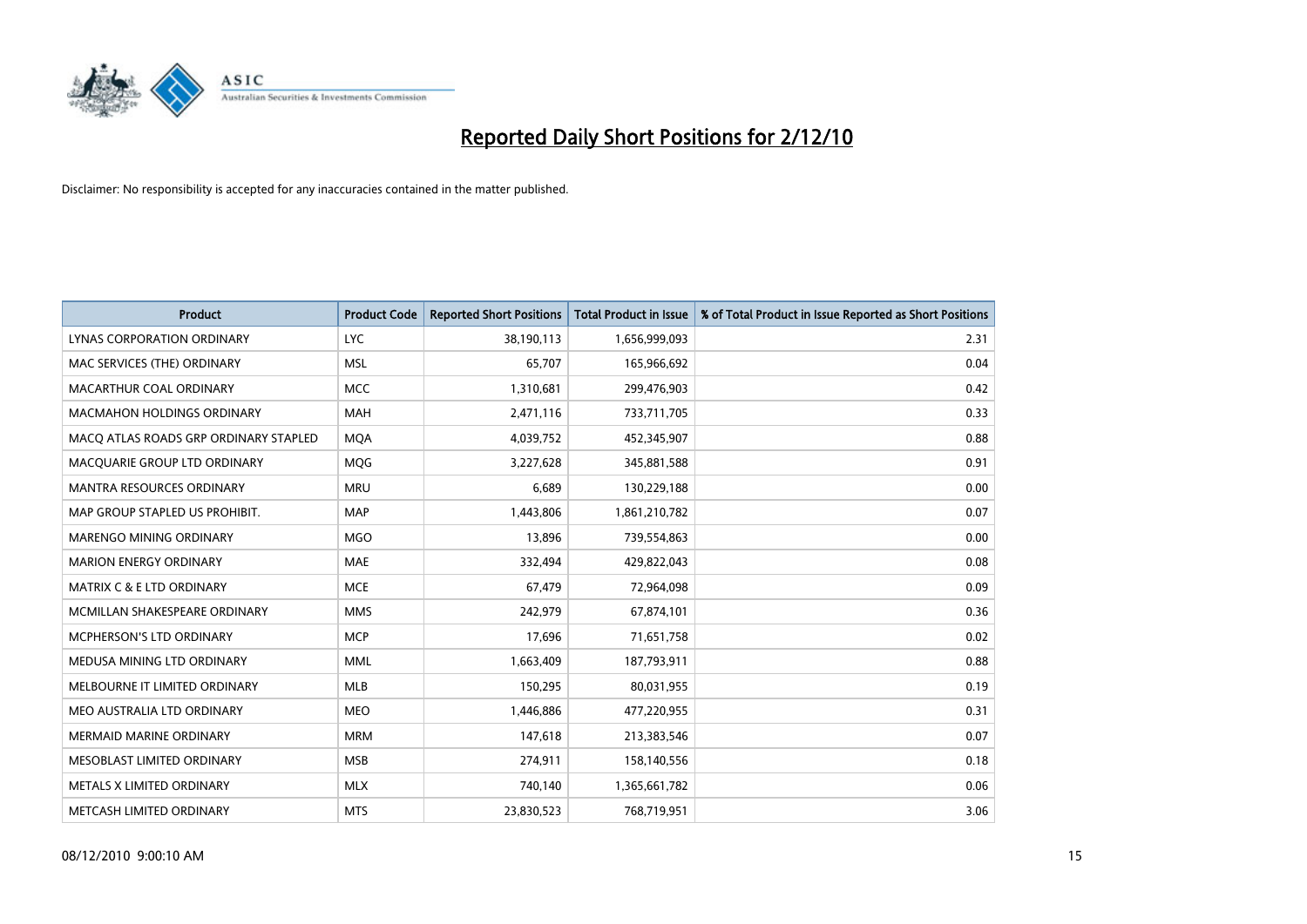![](_page_15_Picture_0.jpeg)

| <b>Product</b>                       | <b>Product Code</b> | <b>Reported Short Positions</b> | <b>Total Product in Issue</b> | % of Total Product in Issue Reported as Short Positions |
|--------------------------------------|---------------------|---------------------------------|-------------------------------|---------------------------------------------------------|
| METGASCO LIMITED ORDINARY            | <b>MEL</b>          | 235,435                         | 252,234,135                   | 0.09                                                    |
| METMINCO LIMITED ORDINARY            | <b>MNC</b>          | 1,541,992                       | 836,622,979                   | 0.18                                                    |
| MICLYN EXP OFFSHR ORDINARY           | <b>MIO</b>          | 201,195                         | 271,700,000                   | 0.07                                                    |
| MINARA RESOURCES ORDINARY            | <b>MRE</b>          | 5,527,720                       | 1,167,783,517                 | 0.46                                                    |
| MINCOR RESOURCES NL ORDINARY         | <b>MCR</b>          | 421,426                         | 200,608,804                   | 0.21                                                    |
| MINERAL DEPOSITS DEFERRED SETTLEMENT | <b>MDLDC</b>        | 15,374                          | 60,694,167                    | 0.02                                                    |
| MINERAL RESOURCES, ORDINARY          | <b>MIN</b>          | 117,044                         | 168,029,485                   | 0.06                                                    |
| MIRABELA NICKEL LTD ORDINARY         | <b>MBN</b>          | 8,082,557                       | 491,561,237                   | 1.63                                                    |
| MIRVAC GROUP STAPLED SECURITIES      | <b>MGR</b>          | 6,957,054                       | 3,415,819,357                 | 0.20                                                    |
| MOLOPO ENERGY LTD ORDINARY           | <b>MPO</b>          | 761,519                         | 250,972,584                   | 0.31                                                    |
| MONADELPHOUS GROUP ORDINARY          | <b>MND</b>          | 473,458                         | 87,521,827                    | 0.53                                                    |
| MORTGAGE CHOICE LTD ORDINARY         | <b>MOC</b>          | 7,482                           | 119,948,255                   | 0.01                                                    |
| <b>MOUNT GIBSON IRON ORDINARY</b>    | MGX                 | 3,641,310                       | 1,082,570,693                 | 0.34                                                    |
| MURCHISON METALS LTD ORDINARY        | <b>MMX</b>          | 8,893,762                       | 435,884,268                   | 2.01                                                    |
| MYER HOLDINGS LTD ORDINARY           | <b>MYR</b>          | 15,966,397                      | 582,097,884                   | 2.74                                                    |
| MYSTATE LIMITED ORDINARY             | <b>MYS</b>          | 1,400                           | 67,439,158                    | 0.00                                                    |
| NATIONAL AUST. BANK ORDINARY         | <b>NAB</b>          | 9,362,370                       | 2,137,640,047                 | 0.43                                                    |
| NATURAL FUEL LIMITED ORDINARY        | <b>NFL</b>          |                                 | 721,912                       | 0.00                                                    |
| NAVITAS LIMITED ORDINARY             | <b>NVT</b>          | 1,912,694                       | 342,450,567                   | 0.55                                                    |
| NEPTUNE MARINE ORDINARY              | <b>NMS</b>          | 2,024,949                       | 442,245,734                   | 0.45                                                    |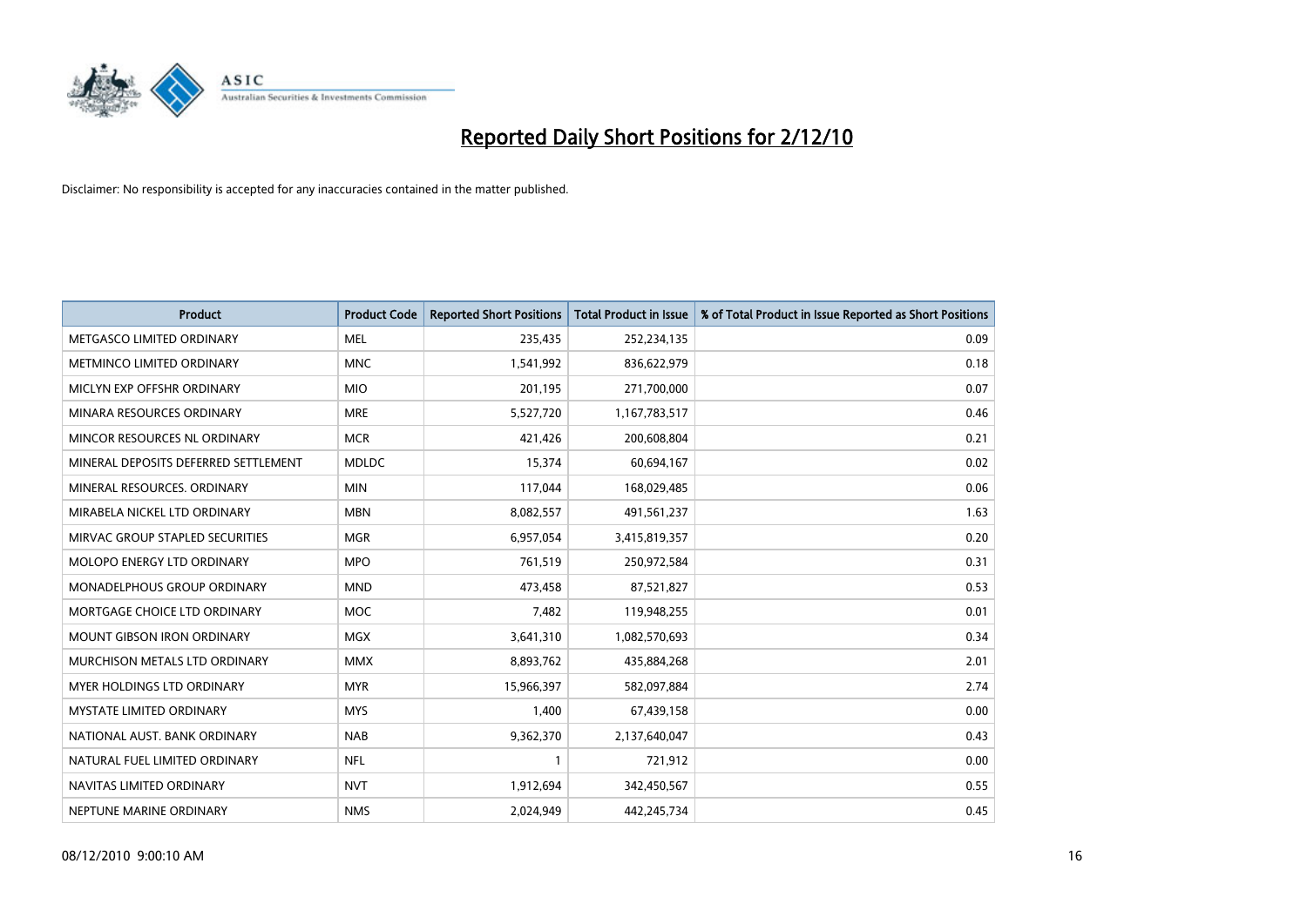![](_page_16_Picture_0.jpeg)

| <b>Product</b>                        | <b>Product Code</b> | <b>Reported Short Positions</b> | <b>Total Product in Issue</b> | % of Total Product in Issue Reported as Short Positions |
|---------------------------------------|---------------------|---------------------------------|-------------------------------|---------------------------------------------------------|
| NEW HOPE CORPORATION ORDINARY         | <b>NHC</b>          | 629,313                         | 830,230,549                   | 0.07                                                    |
| NEWCREST MINING ORDINARY              | <b>NCM</b>          | 3,667,603                       | 765,211,675                   | 0.44                                                    |
| NEWS CORP A NON-VOTING CDI            | <b>NWSLV</b>        | 931,699                         | 1,828,204,254                 | 0.05                                                    |
| NEWS CORP B VOTING CDI                | <b>NWS</b>          | 7,282,516                       | 798,520,953                   | 0.92                                                    |
| NEXBIS LIMITED ORDINARY               | <b>NBS</b>          | 63,733                          | 798,356,704                   | 0.01                                                    |
| NEXUS ENERGY LIMITED ORDINARY         | <b>NXS</b>          | 6,142,446                       | 1,020,257,304                 | 0.60                                                    |
| NIB HOLDINGS LIMITED ORDINARY         | <b>NHF</b>          | 5,095                           | 495,294,322                   | 0.00                                                    |
| NICK SCALI LIMITED ORDINARY           | <b>NCK</b>          | 35,846                          | 81,000,000                    | 0.04                                                    |
| NIDO PETROLEUM ORDINARY               | <b>NDO</b>          | 563,244                         | 1,266,550,321                 | 0.04                                                    |
| NKWE PLATINUM 10C US COMMON           | <b>NKP</b>          | 240,692                         | 559,651,184                   | 0.05                                                    |
| NORTHERN CREST ORDINARY               | <b>NOC</b>          | 24,345                          | 116,074,781                   | 0.02                                                    |
| NORTHERN IRON LTD ORDINARY            | <b>NFE</b>          | 1,355,810                       | 336,035,503                   | 0.40                                                    |
| NOVOGEN LIMITED ORDINARY              | <b>NRT</b>          | 56,449                          | 102,125,894                   | 0.06                                                    |
| NRW HOLDINGS LIMITED ORDINARY         | <b>NWH</b>          | 1,939,538                       | 251,223,000                   | 0.77                                                    |
| NUFARM LIMITED ORDINARY               | <b>NUF</b>          | 4,350,969                       | 261,775,731                   | 1.64                                                    |
| NUPLEX INDUSTRIES ORDINARY            | <b>NPX</b>          | 77,095                          | 195,060,783                   | 0.04                                                    |
| NYOTA MINERALS LTD ORDINARY           | <b>NYO</b>          | 1,025,000                       | 453,310,583                   | 0.23                                                    |
| OAKTON LIMITED ORDINARY               | <b>OKN</b>          | 555,828                         | 93,674,235                    | 0.59                                                    |
| OCEANAGOLD CORP. CHESS DEPOSITARY INT | <b>OGC</b>          | 306,122                         | 261,897,612                   | 0.12                                                    |
| OCEANIA CAPITAL LTD ORDINARY          | <b>OCP</b>          | 2,500                           | 91,921,295                    | 0.00                                                    |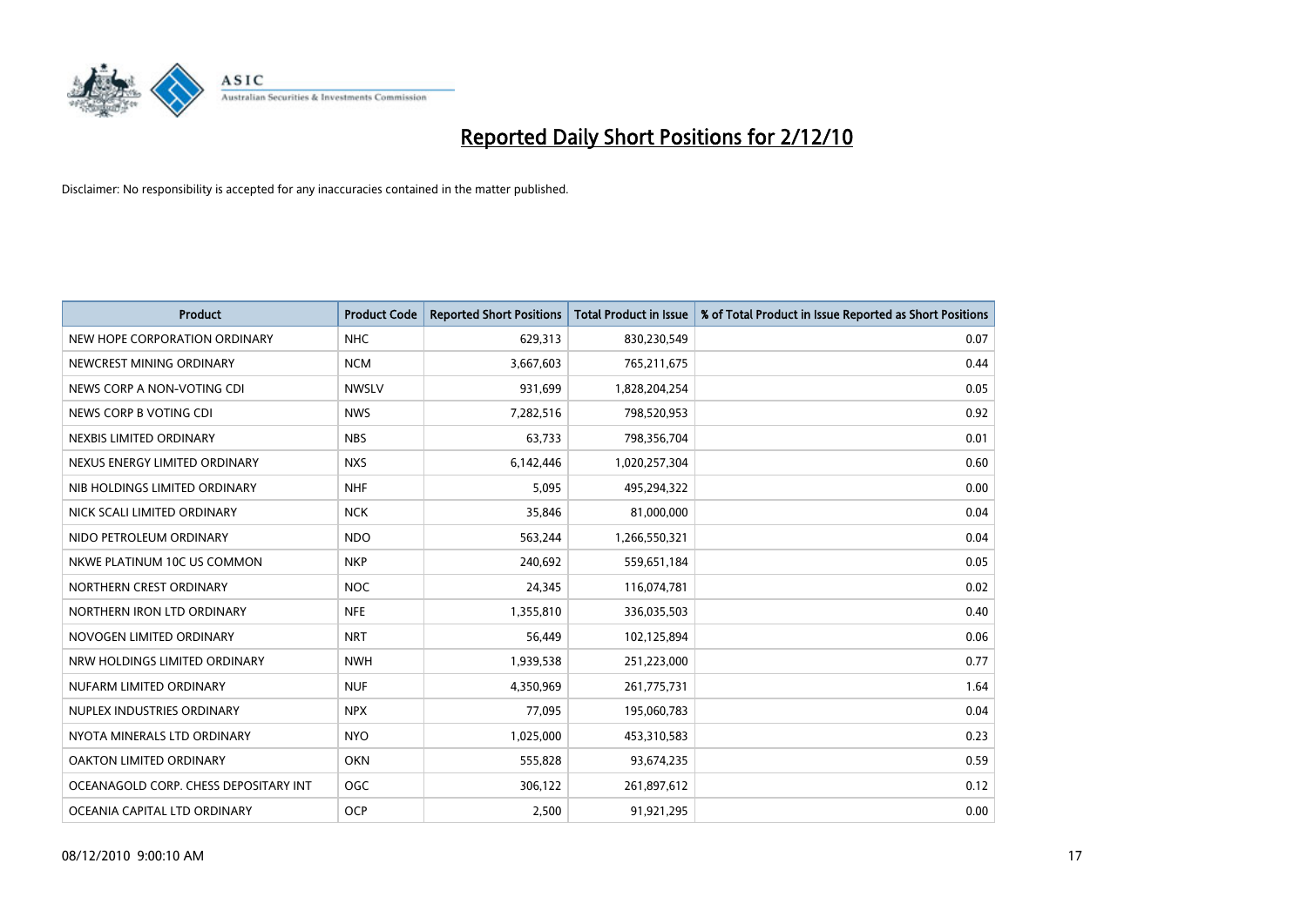![](_page_17_Picture_0.jpeg)

| <b>Product</b>                          | <b>Product Code</b> | <b>Reported Short Positions</b> | <b>Total Product in Issue</b> | % of Total Product in Issue Reported as Short Positions |
|-----------------------------------------|---------------------|---------------------------------|-------------------------------|---------------------------------------------------------|
| OIL SEARCH LTD ORDINARY                 | OSH                 | 21,022,256                      | 1,312,888,303                 | 1.59                                                    |
| OILEX LTD ORDINARY                      | OEX                 | 29,670                          | 220,074,885                   | 0.01                                                    |
| OM HOLDINGS LIMITED ORDINARY            | <b>OMH</b>          | 1,294,662                       | 503,085,150                   | 0.26                                                    |
| ONESTEEL LIMITED ORDINARY               | OST                 | 2,329,243                       | 1,334,683,421                 | 0.16                                                    |
| ORICA LIMITED ORDINARY                  | ORI                 | 1,311,650                       | 362,100,430                   | 0.34                                                    |
| ORIGIN ENERGY ORDINARY                  | <b>ORG</b>          | 6,074,621                       | 884,593,012                   | 0.66                                                    |
| OROCOBRE LIMITED ORDINARY               | <b>ORE</b>          | 26,761                          | 91,181,996                    | 0.03                                                    |
| OROTONGROUP LIMITED ORDINARY            | ORL                 | 3,993                           | 40,880,902                    | 0.01                                                    |
| OTTO ENERGY LIMITED ORDINARY            | OEL                 | 109,204                         | 1,134,540,071                 | 0.01                                                    |
| OZ MINERALS ORDINARY                    | OZL                 | 23,846,349                      | 3,238,546,504                 | 0.70                                                    |
| <b>PACIFIC BRANDS ORDINARY</b>          | <b>PBG</b>          | 3,657,785                       | 931,386,248                   | 0.39                                                    |
| PALADIN ENERGY LTD ORDINARY             | PDN                 | 23,631,547                      | 725,357,086                   | 3.23                                                    |
| PANAUST LIMITED ORDINARY                | <b>PNA</b>          | 3,218,512                       | 2,955,176,819                 | 0.11                                                    |
| PANORAMIC RESOURCES ORDINARY            | PAN                 | 934,471                         | 206,075,342                   | 0.45                                                    |
| PAPERLINX LIMITED ORDINARY              | <b>PPX</b>          | 12,710,219                      | 603,580,761                   | 2.09                                                    |
| PAPERLINX SPS TRUST STEP UP PERP. PREF. | <b>PXUPA</b>        | 5.000                           | 2,850,000                     | 0.18                                                    |
| PAPILLON RES LTD ORDINARY               | PIR                 | 300,000                         | 155,180,640                   | 0.19                                                    |
| PATTIES FOODS LTD ORDINARY              | PFL                 |                                 | 138,908,853                   | 0.00                                                    |
| PEAK RESOURCES ORDINARY                 | <b>PEK</b>          | 157,481                         | 127,841,866                   | 0.13                                                    |
| PEET LIMITED ORDINARY                   | <b>PPC</b>          | 213,769                         | 302,965,804                   | 0.07                                                    |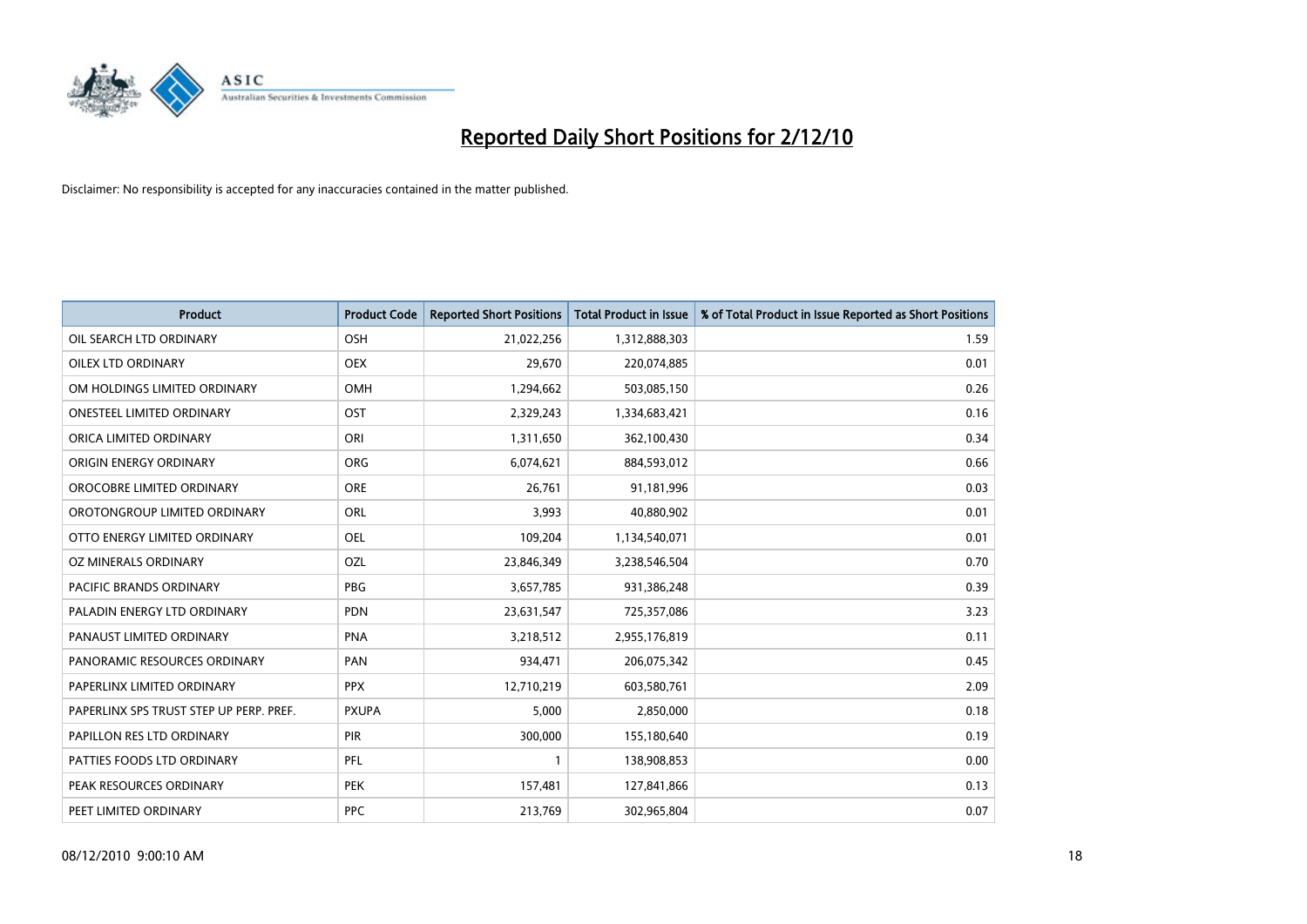![](_page_18_Picture_0.jpeg)

| <b>Product</b>                       | <b>Product Code</b> | <b>Reported Short Positions</b> | <b>Total Product in Issue</b> | % of Total Product in Issue Reported as Short Positions |
|--------------------------------------|---------------------|---------------------------------|-------------------------------|---------------------------------------------------------|
| PENINSULA ENERGY LTD ORDINARY        | <b>PEN</b>          | 5.000                           | 1,641,797,877                 | 0.00                                                    |
| PERILYA LIMITED ORDINARY             | <b>PEM</b>          | 980,944                         | 526,075,563                   | 0.19                                                    |
| PERPETUAL LIMITED ORDINARY           | PPT                 | 1,977,134                       | 43,692,215                    | 4.54                                                    |
| PERSEUS MINING LTD ORDINARY          | PRU                 | 1,005,536                       | 421,517,088                   | 0.23                                                    |
| PETSEC ENERGY ORDINARY               | <b>PSA</b>          | 223,332                         | 231,283,622                   | 0.10                                                    |
| PHARMAXIS LTD ORDINARY               | <b>PXS</b>          | 1,261,483                       | 226,097,684                   | 0.57                                                    |
| PHOTON GROUP LTD ORDINARY            | PGA                 | 250,510                         | 1,540,543,357                 | 0.02                                                    |
| PIKE RIVER COAL ORDINARY             | <b>PRC</b>          | 257,595                         | 405,513,933                   | 0.06                                                    |
| PLATINUM ASSET ORDINARY              | <b>PTM</b>          | 2,868,927                       | 561,347,878                   | 0.50                                                    |
| PLATINUM AUSTRALIA ORDINARY          | <b>PLA</b>          | 10,059,658                      | 368,172,255                   | 2.74                                                    |
| PLATINUM CAPITAL LTD ORDINARY        | <b>PMC</b>          |                                 | 163,732,888                   | 0.00                                                    |
| PLUTON RESOURCES ORDINARY            | <b>PLV</b>          | 73,657                          | 179,457,362                   | 0.04                                                    |
| <b>PMP LIMITED ORDINARY</b>          | <b>PMP</b>          | 328,505                         | 335,338,483                   | 0.10                                                    |
| PORT BOUVARD LIMITED ORDINARY        | PBD                 | 6,754                           | 593,868,295                   | 0.00                                                    |
| PREMIER INVESTMENTS ORDINARY         | <b>PMV</b>          | 134,273                         | 155,030,045                   | 0.08                                                    |
| PRIMARY HEALTH CARE ORDINARY         | <b>PRY</b>          | 10,125,541                      | 496,043,188                   | 2.02                                                    |
| PRIME INFR GROUP. STAPLED SECURITIES | PIH                 | 837,199                         | 351,776,795                   | 0.24                                                    |
| PRIME MEDIA GRP LTD ORDINARY         | <b>PRT</b>          | $\overline{2}$                  | 366,330,303                   | 0.00                                                    |
| PRIMEAG AUSTRALIA ORDINARY           | PAG                 | 311,454                         | 150,569,976                   | 0.21                                                    |
| PROGEN PHARMACEUTIC ORDINARY         | PGL                 | 151,596                         | 24,709,097                    | 0.61                                                    |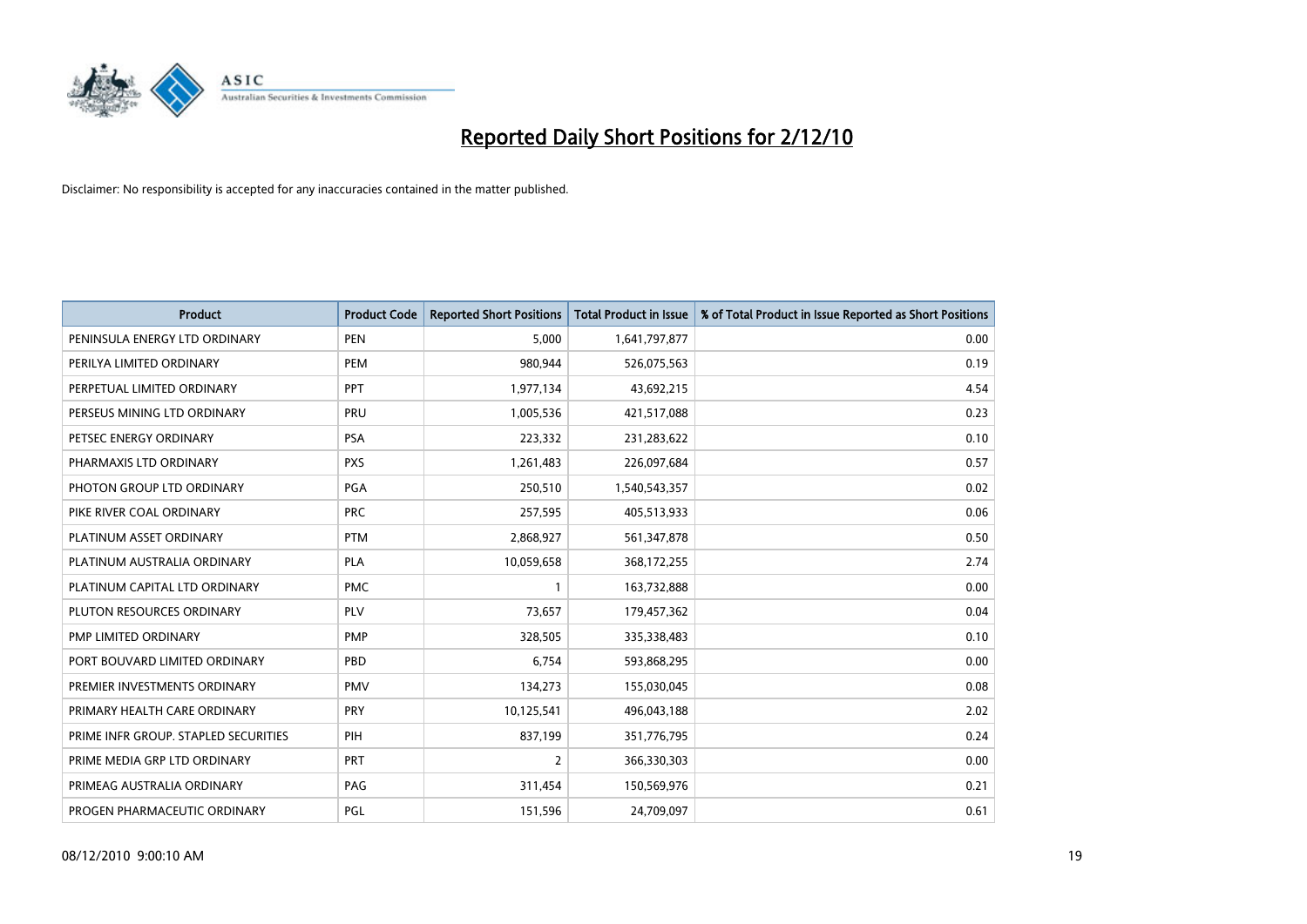![](_page_19_Picture_0.jpeg)

| <b>Product</b>                      | <b>Product Code</b> | <b>Reported Short Positions</b> | <b>Total Product in Issue</b> | % of Total Product in Issue Reported as Short Positions |
|-------------------------------------|---------------------|---------------------------------|-------------------------------|---------------------------------------------------------|
| PROGRAMMED ORDINARY                 | PRG                 | 634.958                         | 118,169,908                   | 0.54                                                    |
| <b>PSIVIDA CORP CDI 1:1</b>         | <b>PVA</b>          | 6,878                           | 7,805,836                     | 0.09                                                    |
| <b>QANTAS AIRWAYS ORDINARY</b>      | QAN                 | 27,328,013                      | 2,265,123,620                 | 1.22                                                    |
| <b>OBE INSURANCE GROUP ORDINARY</b> | <b>OBE</b>          | 18,361,394                      | 1,051,600,529                 | 1.71                                                    |
| OR NATIONAL LIMITED ORDINARY        | <b>ORN</b>          | 8,342,648                       | 2,440,000,000                 | 0.35                                                    |
| RAMELIUS RESOURCES ORDINARY         | <b>RMS</b>          | 37,248                          | 291,208,795                   | 0.01                                                    |
| RAMSAY HEALTH CARE ORDINARY         | <b>RHC</b>          | 2,349,090                       | 202,081,252                   | 1.16                                                    |
| RANGE RESOURCES LTD ORDINARY        | <b>RRS</b>          | 75,000                          | 1,192,102,885                 | 0.01                                                    |
| <b>RCR TOMLINSON ORDINARY</b>       | <b>RCR</b>          | 68,067                          | 131,887,672                   | 0.05                                                    |
| <b>REA GROUP ORDINARY</b>           | <b>REA</b>          | 55,647                          | 129,691,280                   | 0.04                                                    |
| <b>RED FORK ENERGY ORDINARY</b>     | <b>RFE</b>          | 7.696                           | 139,535,000                   | 0.01                                                    |
| REDFLEX HOLDINGS ORDINARY           | <b>RDF</b>          | 898                             | 110,345,599                   | 0.00                                                    |
| REED RESOURCES LTD ORDINARY         | <b>RDR</b>          | 268,205                         | 192,271,768                   | 0.14                                                    |
| <b>REGIS RESOURCES ORDINARY</b>     | <b>RRL</b>          | 1,416,595                       | 429,555,834                   | 0.33                                                    |
| RESMED INC CDI 10:1                 | <b>RMD</b>          | 9,745,695                       | 1,516,163,980                 | 0.65                                                    |
| RESOLUTE MINING ORDINARY            | <b>RSG</b>          | 2,224,299                       | 451,648,787                   | 0.49                                                    |
| RESOURCE EQUIP LTD ORDINARY         | <b>RQL</b>          | 42,063                          | 154,247,577                   | 0.03                                                    |
| <b>RESOURCE GENERATION ORDINARY</b> | <b>RES</b>          | 470,265                         | 210,080,530                   | 0.23                                                    |
| REVERSE CORP LIMITED ORDINARY       | <b>REF</b>          | 25,141                          | 92,382,175                    | 0.03                                                    |
| REX MINERALS LIMITED ORDINARY       | <b>RXM</b>          | 80.000                          | 133,284,460                   | 0.06                                                    |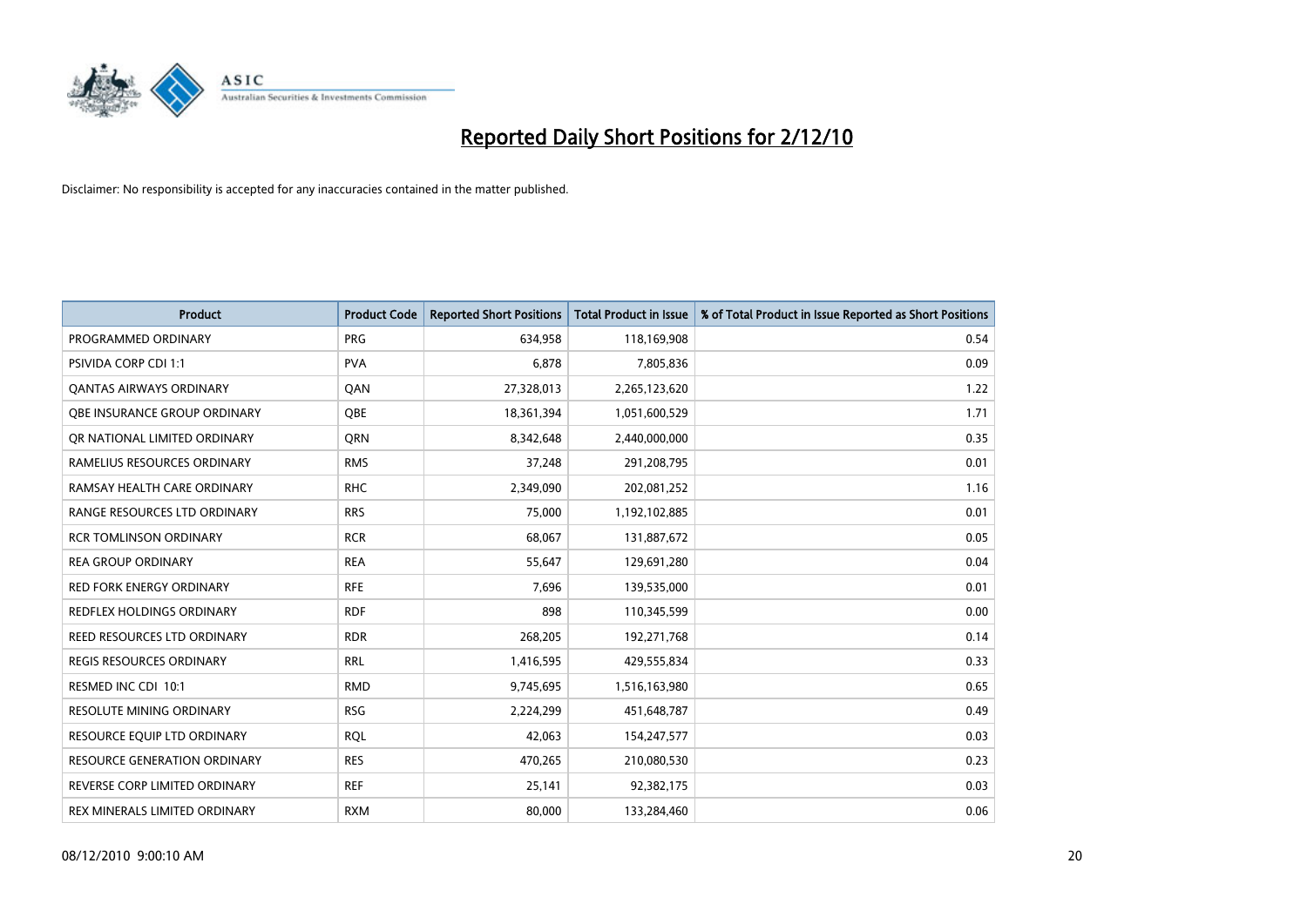![](_page_20_Picture_0.jpeg)

| <b>Product</b>                | <b>Product Code</b> | <b>Reported Short Positions</b> | Total Product in Issue | % of Total Product in Issue Reported as Short Positions |
|-------------------------------|---------------------|---------------------------------|------------------------|---------------------------------------------------------|
| <b>RHG LIMITED ORDINARY</b>   | <b>RHG</b>          | 323,377                         | 318,745,978            | 0.10                                                    |
| RIDLEY CORPORATION ORDINARY   | <b>RIC</b>          | 53,937                          | 307,817,071            | 0.02                                                    |
| RIO TINTO LIMITED ORDINARY    | <b>RIO</b>          | 17,110,733                      | 435,758,720            | 3.93                                                    |
| RIVERCITY MOTORWAY STAPLED    | <b>RCY</b>          | 400,208                         | 957,010,115            | 0.04                                                    |
| RIVERSDALE MINING ORDINARY    | <b>RIV</b>          | 1,821,042                       | 236,546,188            | 0.75                                                    |
| ROBUST RESOURCES ORDINARY     | <b>ROL</b>          | 3,638                           | 74,974,326             | 0.00                                                    |
| ROC OIL COMPANY ORDINARY      | <b>ROC</b>          | 3,153,258                       | 713,154,560            | 0.44                                                    |
| SAI GLOBAL LIMITED ORDINARY   | SAI                 | 180,106                         | 197,905,160            | 0.08                                                    |
| SALMAT LIMITED ORDINARY       | <b>SLM</b>          | 107,218                         | 159,134,483            | 0.07                                                    |
| SAMSON OIL & GAS LTD ORDINARY | SSN                 | 390,000                         | 1,664,588,164          | 0.02                                                    |
| SANDFIRE RESOURCES ORDINARY   | <b>SFR</b>          | 99,843                          | 142,537,496            | 0.06                                                    |
| <b>SANTOS LTD ORDINARY</b>    | <b>STO</b>          | 4,531,684                       | 834,142,456            | 0.55                                                    |
| SARACEN MINERAL ORDINARY      | <b>SAR</b>          | 182,495                         | 492,151,415            | 0.04                                                    |
| SEDGMAN LIMITED ORDINARY      | <b>SDM</b>          | 157,947                         | 207,997,898            | 0.07                                                    |
| SEEK LIMITED ORDINARY         | <b>SEK</b>          | 3,236,580                       | 336,584,488            | 0.94                                                    |
| SENETAS CORPORATION ORDINARY  | <b>SEN</b>          | 756,999                         | 461,522,263            | 0.16                                                    |
| SERVCORP LIMITED ORDINARY     | SRV                 | 172,925                         | 98,440,807             | 0.17                                                    |
| SERVICE STREAM ORDINARY       | <b>SSM</b>          | 344,663                         | 283,418,867            | 0.12                                                    |
| SEVEN GROUP HOLDINGS ORDINARY | <b>SVW</b>          | 240,428                         | 305,410,281            | 0.07                                                    |
| SIGMA PHARMACEUTICAL ORDINARY | SIP                 | 9,643,680                       | 1,178,626,572          | 0.82                                                    |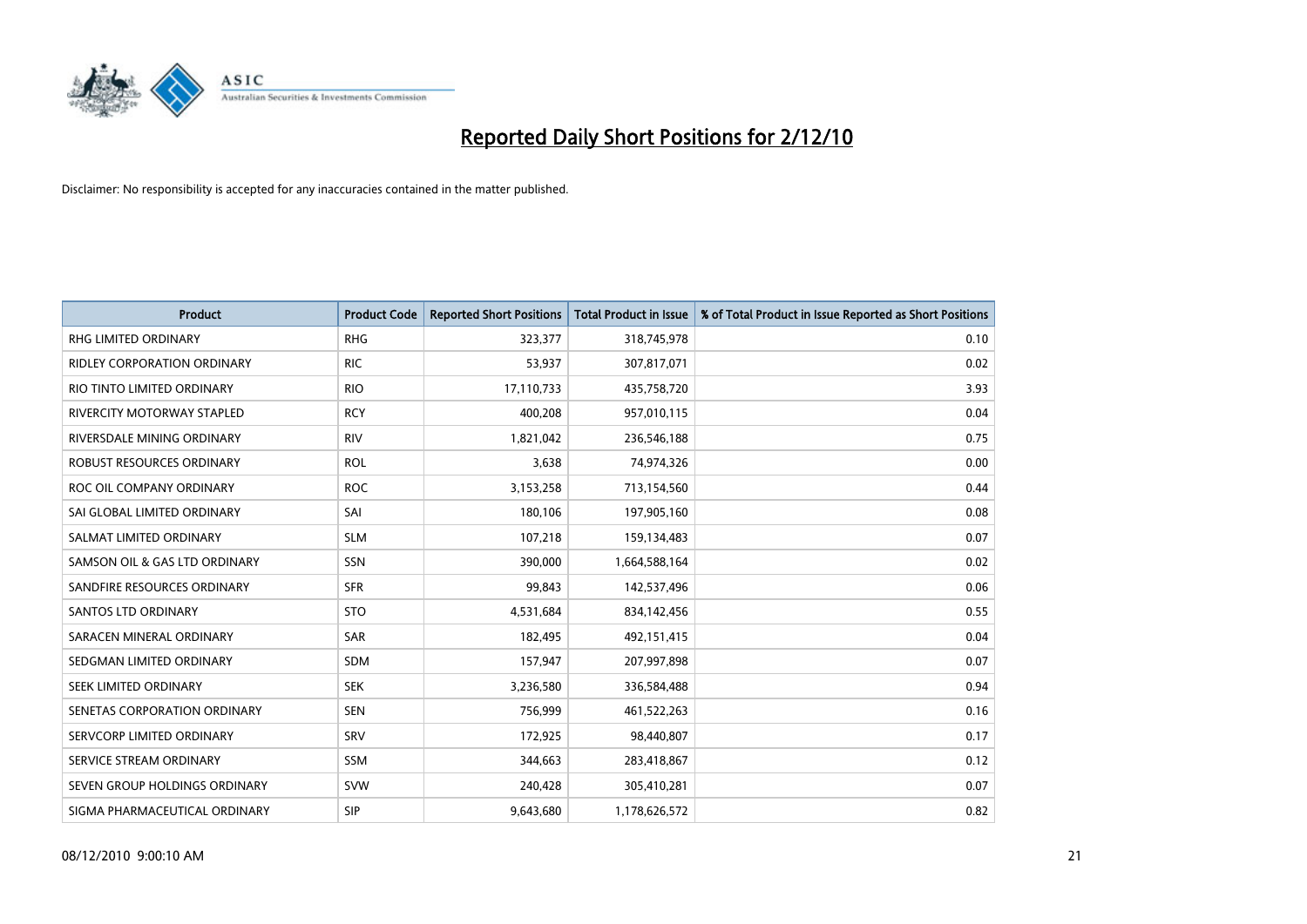![](_page_21_Picture_0.jpeg)

| <b>Product</b>                           | <b>Product Code</b> | <b>Reported Short Positions</b> | <b>Total Product in Issue</b> | % of Total Product in Issue Reported as Short Positions |
|------------------------------------------|---------------------|---------------------------------|-------------------------------|---------------------------------------------------------|
| SILEX SYSTEMS ORDINARY                   | <b>SLX</b>          | 222,425                         | 149,506,391                   | 0.13                                                    |
| SILVER LAKE RESOURCE ORDINARY            | <b>SLR</b>          | 181,152                         | 178,882,838                   | 0.10                                                    |
| SIMS METAL MGMT LTD ORDINARY             | SGM                 | 4,123,624                       | 204,740,467                   | 1.99                                                    |
| SINGAPORE TELECOMM. CHESS DEPOSITARY INT | SGT                 | 4,094,072                       | 381,238,779                   | 1.07                                                    |
| SKILLED GROUP LTD ORDINARY               | <b>SKE</b>          | 111,995                         | 190,738,408                   | 0.05                                                    |
| SKY CITY ENTERTAIN, ORDINARY             | <b>SKC</b>          | 14,391,956                      | 575,114,687                   | 2.50                                                    |
| <b>SKY NETWORK ORDINARY</b>              | <b>SKT</b>          | 1,284,317                       | 389,139,785                   | 0.33                                                    |
| SMS MANAGEMENT, ORDINARY                 | <b>SMX</b>          | 35,607                          | 67,661,358                    | 0.05                                                    |
| SONIC HEALTHCARE ORDINARY                | <b>SHL</b>          | 5,708,236                       | 388,429,875                   | 1.48                                                    |
| SP AUSNET STAPLED SECURITIES             | <b>SPN</b>          | 7,396,183                       | 2,748,353,504                 | 0.27                                                    |
| SPARK INFRASTRUCTURE STAPLED SECURITIES  | SKI                 | 8,284,113                       | 1,326,734,264                 | 0.62                                                    |
| SPDR 200 FUND ETF UNITS                  | <b>STW</b>          | 4,693                           | 57,428,081                    | 0.01                                                    |
| SPECIALTY FASHION ORDINARY               | SFH                 | 1,028,691                       | 191,268,264                   | 0.54                                                    |
| SPOTLESS GROUP LTD ORDINARY              | SPT                 | 1,527,357                       | 261,070,153                   | 0.58                                                    |
| ST BARBARA LIMITED DEFERRED SETTLEMENT   | SBMDA               | 3,479,460                       | 325,611,402                   | 1.07                                                    |
| STAGING CONNECTIONS ORDINARY             | <b>STG</b>          | 2,917,189                       | 78,317,726                    | 3.72                                                    |
| STANMORE COAL LTD ORDINARY               | <b>SMR</b>          | 17,231                          | 77,750,738                    | 0.02                                                    |
| STARPHARMA HOLDINGS ORDINARY             | SPL                 | 1,703                           | 240,622,208                   | 0.00                                                    |
| STH AMERICAN COR LTD ORDINARY            | SAY                 | 9,200                           | 233,651,371                   | 0.00                                                    |
| STHN CROSS MEDIA ORDINARY                | <b>SXL</b>          | 471,500                         | 378,827,750                   | 0.12                                                    |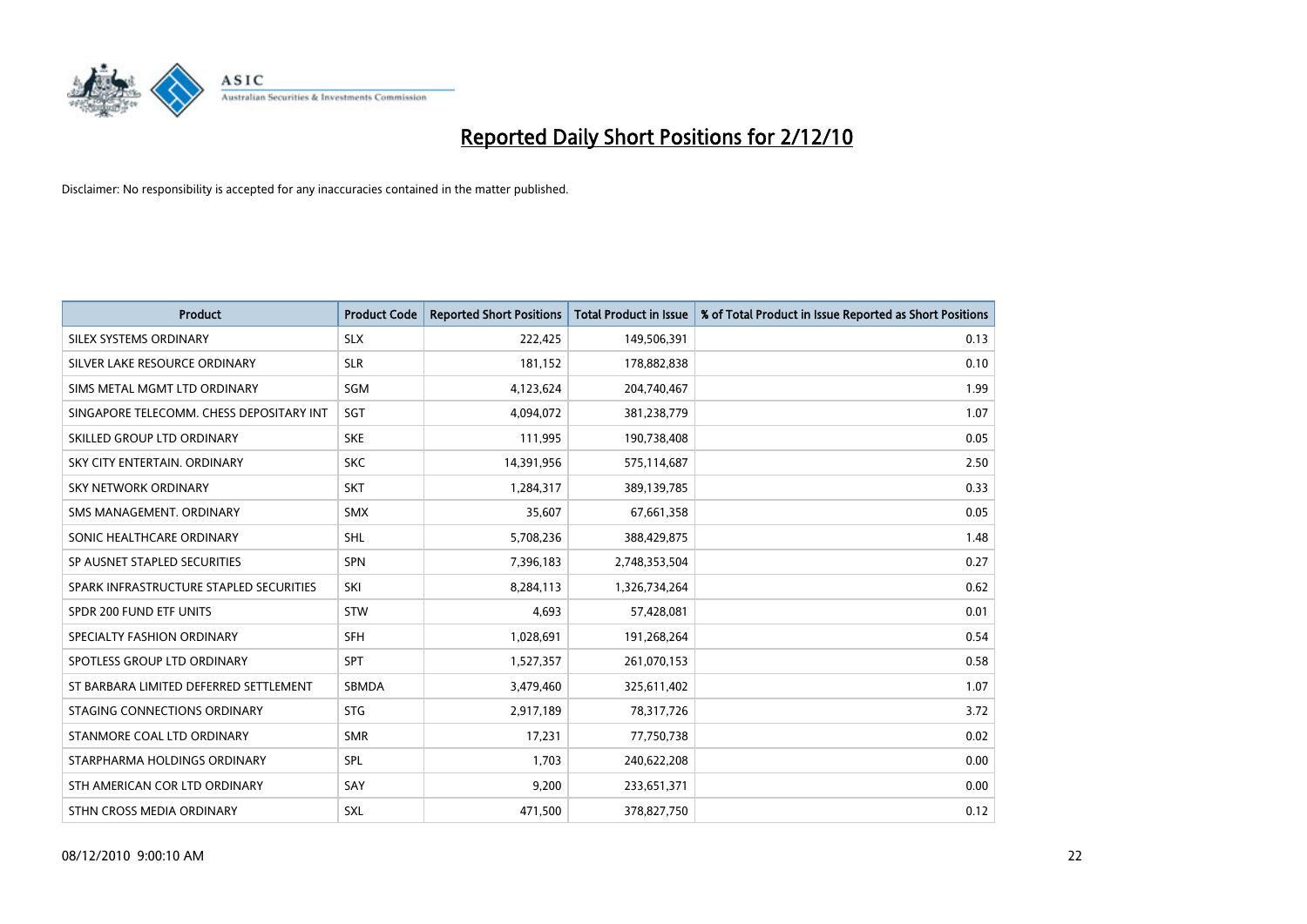![](_page_22_Picture_0.jpeg)

| <b>Product</b>                      | <b>Product Code</b> | <b>Reported Short Positions</b> | <b>Total Product in Issue</b> | % of Total Product in Issue Reported as Short Positions |
|-------------------------------------|---------------------|---------------------------------|-------------------------------|---------------------------------------------------------|
| STOCKLAND UNITS/ORD STAPLED         | SGP                 | 13,405,661                      | 2,383,036,717                 | 0.55                                                    |
| STRAITS RESOURCES ORDINARY          | SRL                 | 4,497,455                       | 255,203,613                   | 1.75                                                    |
| STW COMMUNICATIONS ORDINARY         | SGN                 | 222,456                         | 364,310,964                   | 0.06                                                    |
| SUNCORP-METWAY, ORDINARY            | <b>SUN</b>          | 5,980,414                       | 1,281,390,524                 | 0.45                                                    |
| SUNDANCE RESOURCES ORDINARY         | <b>SDL</b>          | 15,029,266                      | 2,709,995,932                 | 0.55                                                    |
| SUNLAND GROUP LTD ORDINARY          | <b>SDG</b>          | 60.535                          | 244,284,103                   | 0.02                                                    |
| SUPER CHEAP AUTO GRP ORDINARY       | <b>SUL</b>          | 24,762                          | 128,902,619                   | 0.01                                                    |
| SWICK MINING ORDINARY               | <b>SWK</b>          | 1,548                           | 236,724,970                   | 0.00                                                    |
| SYMEX HOLDINGS ORDINARY             | <b>SYM</b>          | 6,633                           | 125,037,628                   | 0.01                                                    |
| TABCORP HOLDINGS LTD ORDINARY       | <b>TAH</b>          | 2,871,855                       | 684,918,140                   | 0.42                                                    |
| <b>TALENT2 INTERNATION ORDINARY</b> | <b>TWO</b>          | 7                               | 141,671,625                   | 0.00                                                    |
| <b>TALISMAN MINING ORDINARY</b>     | <b>TLM</b>          | 42,590                          | 113,287,256                   | 0.04                                                    |
| TANAMI GOLD NL ORDINARY             | <b>TAM</b>          | 73,639                          | 260,947,676                   | 0.03                                                    |
| TAP OIL LIMITED ORDINARY            | <b>TAP</b>          | 587,005                         | 240,967,311                   | 0.25                                                    |
| TASSAL GROUP LIMITED ORDINARY       | <b>TGR</b>          | 1,919,656                       | 146,304,404                   | 1.29                                                    |
| <b>TATTS GROUP LTD ORDINARY</b>     | <b>TTS</b>          | 5,544,708                       | 1,300,888,465                 | 0.41                                                    |
| TELECOM CORPORATION ORDINARY        | <b>TEL</b>          | 31,934,631                      | 1,924,581,727                 | 1.66                                                    |
| TELSTRA CORPORATION. ORDINARY       | <b>TLS</b>          | 21,896,424                      | 12,443,074,357                | 0.16                                                    |
| TEN NETWORK HOLDINGS ORDINARY       | <b>TEN</b>          | 15,394,362                      | 1,045,236,720                 | 1.49                                                    |
| TFS CORPORATION LTD ORDINARY        | <b>TFC</b>          | 63,054                          | 227,360,909                   | 0.02                                                    |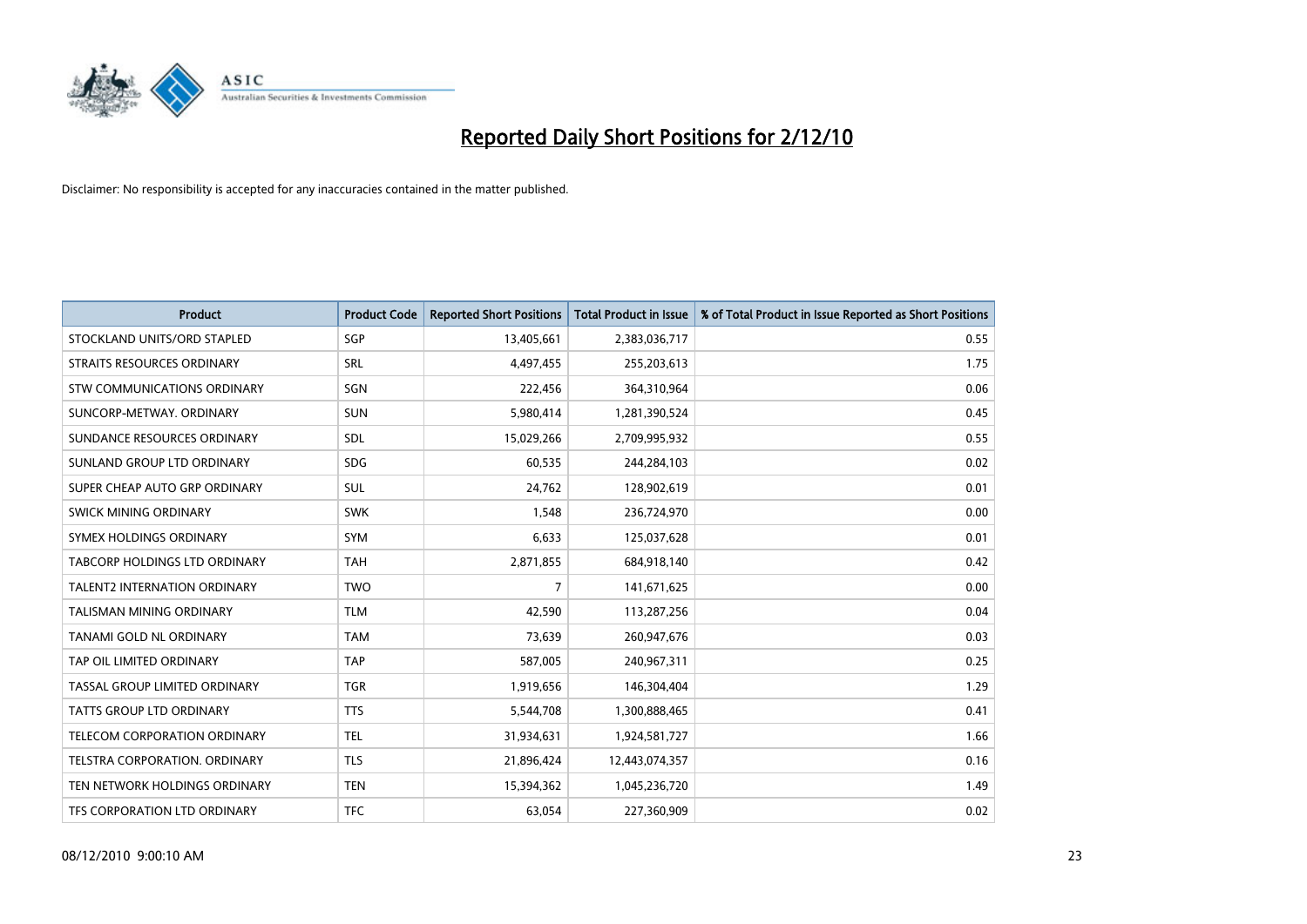![](_page_23_Picture_0.jpeg)

| <b>Product</b>                          | <b>Product Code</b> | <b>Reported Short Positions</b> | Total Product in Issue | % of Total Product in Issue Reported as Short Positions |
|-----------------------------------------|---------------------|---------------------------------|------------------------|---------------------------------------------------------|
|                                         |                     |                                 |                        |                                                         |
| THE REJECT SHOP ORDINARY                | <b>TRS</b>          | 28,427                          | 26,033,570             | 0.11                                                    |
| THOR MINING PLC CHESS DEPOSITARY        | <b>THR</b>          | 2,307                           | 288,754,017            | 0.00                                                    |
| THORN GROUP LIMITED ORDINARY            | <b>TGA</b>          | 2,361                           | 129,459,770            | 0.00                                                    |
| TIGER RESOURCES ORDINARY                | <b>TGS</b>          | 178,759                         | 596,873,151            | 0.03                                                    |
| TIMBERCORP LIMITED ORDINARY             | <b>TIM</b>          | 90,075                          | 352,071,429            | 0.02                                                    |
| <b>TISHMAN SPEYER UNITS</b>             | <b>TSO</b>          | 49.427                          | 338,440,904            | 0.01                                                    |
| TNG LIMITED ORDINARY                    | <b>TNG</b>          | 4,321                           | 258,055,076            | 0.00                                                    |
| TOLL HOLDINGS LTD ORDINARY              | <b>TOL</b>          | 12,255,966                      | 706,577,616            | 1.72                                                    |
| TORO ENERGY LIMITED ORDINARY            | <b>TOE</b>          | 37,361                          | 964,936,676            | 0.00                                                    |
| <b>TOWER AUSTRALIA ORDINARY</b>         | <b>TAL</b>          | 726,304                         | 415,928,881            | 0.17                                                    |
| TOWER LIMITED ORDINARY                  | <b>TWR</b>          | 691,133                         | 260,631,787            | 0.26                                                    |
| <b>TOX FREE SOLUTIONS ORDINARY</b>      | <b>TOX</b>          | 119,178                         | 91,855,500             | 0.12                                                    |
| TPG TELECOM LIMITED ORDINARY            | <b>TPM</b>          | 3,020,679                       | 775,522,421            | 0.37                                                    |
| TRANSFIELD SERV INFR STAPLED SECURITIES | <b>TSI</b>          | 422,429                         | 434,862,971            | 0.10                                                    |
| <b>TRANSFIELD SERVICES ORDINARY</b>     | <b>TSE</b>          | 3,630,228                       | 441,350,229            | 0.82                                                    |
| TRANSPACIFIC INDUST. ORDINARY           | <b>TPI</b>          | 11,009,378                      | 960,638,735            | 1.12                                                    |
| TRANSURBAN GROUP TRIPLE STAPLED SEC.    | <b>TCL</b>          | 5,331,854                       | 1,441,290,633          | 0.35                                                    |
| TRINITY GROUP STAPLED SECURITIES        | <b>TCQ</b>          | 3,419                           | 231,701,539            | 0.00                                                    |
| TROY RESOURCES NL ORDINARY              | <b>TRY</b>          | 35,346                          | 87,474,323             | 0.04                                                    |
| UGL LIMITED ORDINARY                    | UGL                 | 4,582,996                       | 166,028,705            | 2.76                                                    |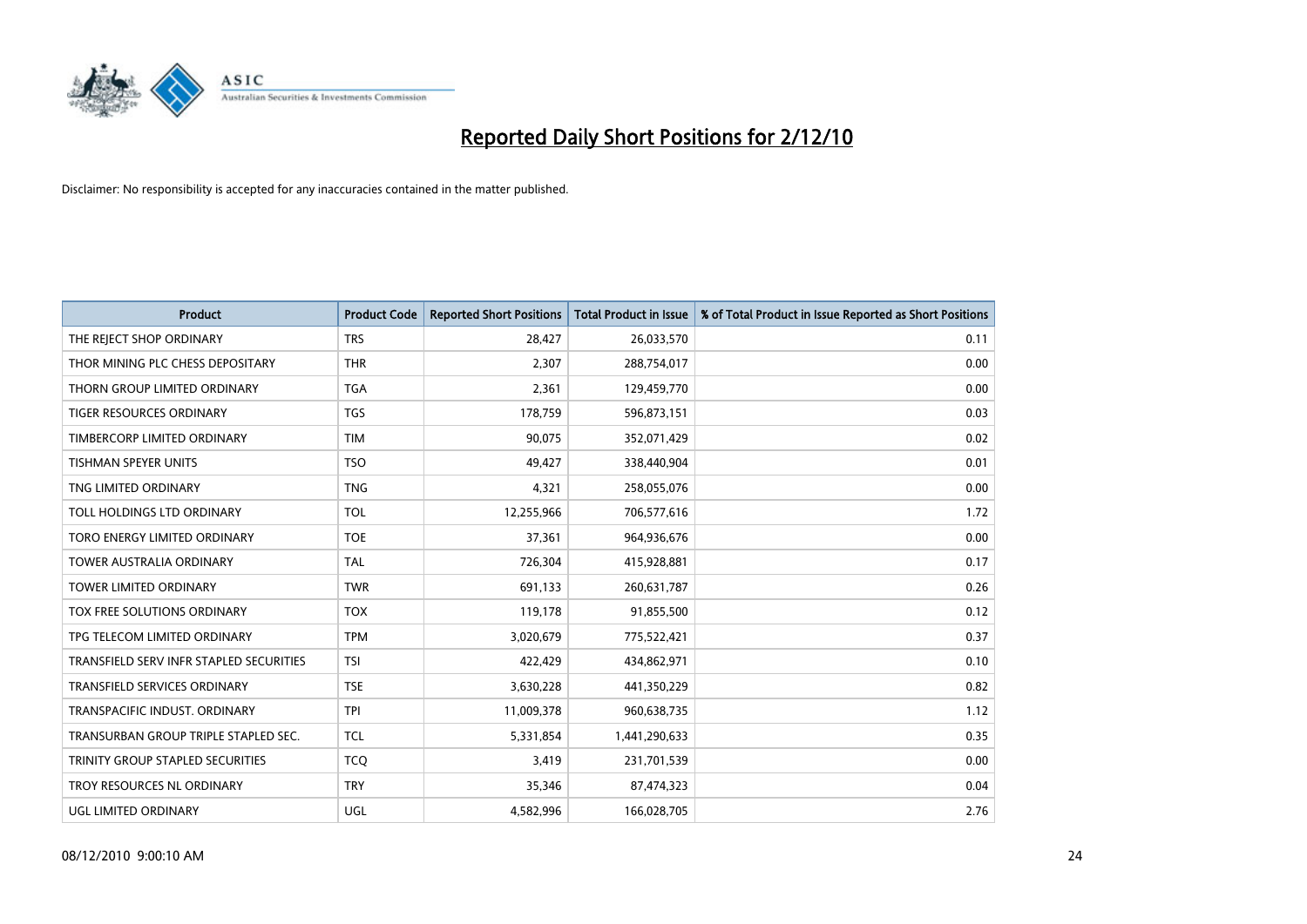![](_page_24_Picture_0.jpeg)

| <b>Product</b>                            | <b>Product Code</b> | <b>Reported Short Positions</b> | <b>Total Product in Issue</b> | % of Total Product in Issue Reported as Short Positions |
|-------------------------------------------|---------------------|---------------------------------|-------------------------------|---------------------------------------------------------|
| UNILIFE CORPORATION CDI US PROHIBITED     | <b>UNS</b>          | 176,794                         | 240,497,820                   | 0.07                                                    |
| UXC LIMITED ORDINARY                      | <b>UXC</b>          | 38,340                          | 305,789,718                   | 0.01                                                    |
| VALAD PROPERTY GROUP STAPLED US PROHIBIT. | <b>VPG</b>          | 3,810,097                       | 115,108,116                   | 3.31                                                    |
| <b>VDM GROUP LIMITED ORDINARY</b>         | <b>VMG</b>          | 11,116                          | 193,127,749                   | 0.01                                                    |
| <b>VENTURE MINERALS ORDINARY</b>          | <b>VMS</b>          | 6,500                           | 220,943,592                   | 0.00                                                    |
| <b>VILLAGE ROADSHOW LTD ORDINARY</b>      | <b>VRL</b>          | 450                             | 151,668,100                   | 0.00                                                    |
| <b>VIRGIN BLUE HOLDINGS ORDINARY</b>      | <b>VBA</b>          | 13,681,620                      | 2,209,126,568                 | 0.62                                                    |
| VISION GROUP HLDGS ORDINARY               | <b>VGH</b>          | 78,000                          | 72,771,187                    | 0.11                                                    |
| <b>VITA GROUP LTD ORDINARY</b>            | <b>VTG</b>          | 75,190                          | 142,499,800                   | 0.05                                                    |
| VITERRA INC CDI 1:1                       | <b>VTA</b>          | 4,177                           | 68,629,939                    | 0.01                                                    |
| VNGD ALL-WORLD EX-US CDI 1:1              | <b>VEU</b>          | 2,947                           | 468,668                       | 0.63                                                    |
| <b>WAREHOUSE GROUP ORDINARY</b>           | <b>WHS</b>          | 251,483                         | 311,195,868                   | 0.08                                                    |
| <b>WATPAC LIMITED ORDINARY</b>            | <b>WTP</b>          | 7,535                           | 183,341,382                   | 0.00                                                    |
| <b>WDS LIMITED ORDINARY</b>               | <b>WDS</b>          | 9,523                           | 143,107,458                   | 0.01                                                    |
| WEBJET LIMITED ORDINARY                   | <b>WEB</b>          | 100,029                         | 77,661,278                    | 0.14                                                    |
| WESFARMERS LIMITED ORDINARY               | <b>WES</b>          | 20,417,791                      | 1,005,179,423                 | 2.00                                                    |
| WESFARMERS LIMITED PARTIALLY PROTECTED    | <b>WESN</b>         | 1,496,406                       | 151,892,739                   | 0.96                                                    |
| WEST AUSTRALIAN NEWS ORDINARY             | <b>WAN</b>          | 7,630,526                       | 219,668,970                   | 3.50                                                    |
| WESTERN AREAS NL ORDINARY                 | <b>WSA</b>          | 7,447,088                       | 179,735,899                   | 4.14                                                    |
| WESTERN DESERT RES. ORDINARY              | <b>WDR</b>          | 73,692                          | 154,684,108                   | 0.05                                                    |